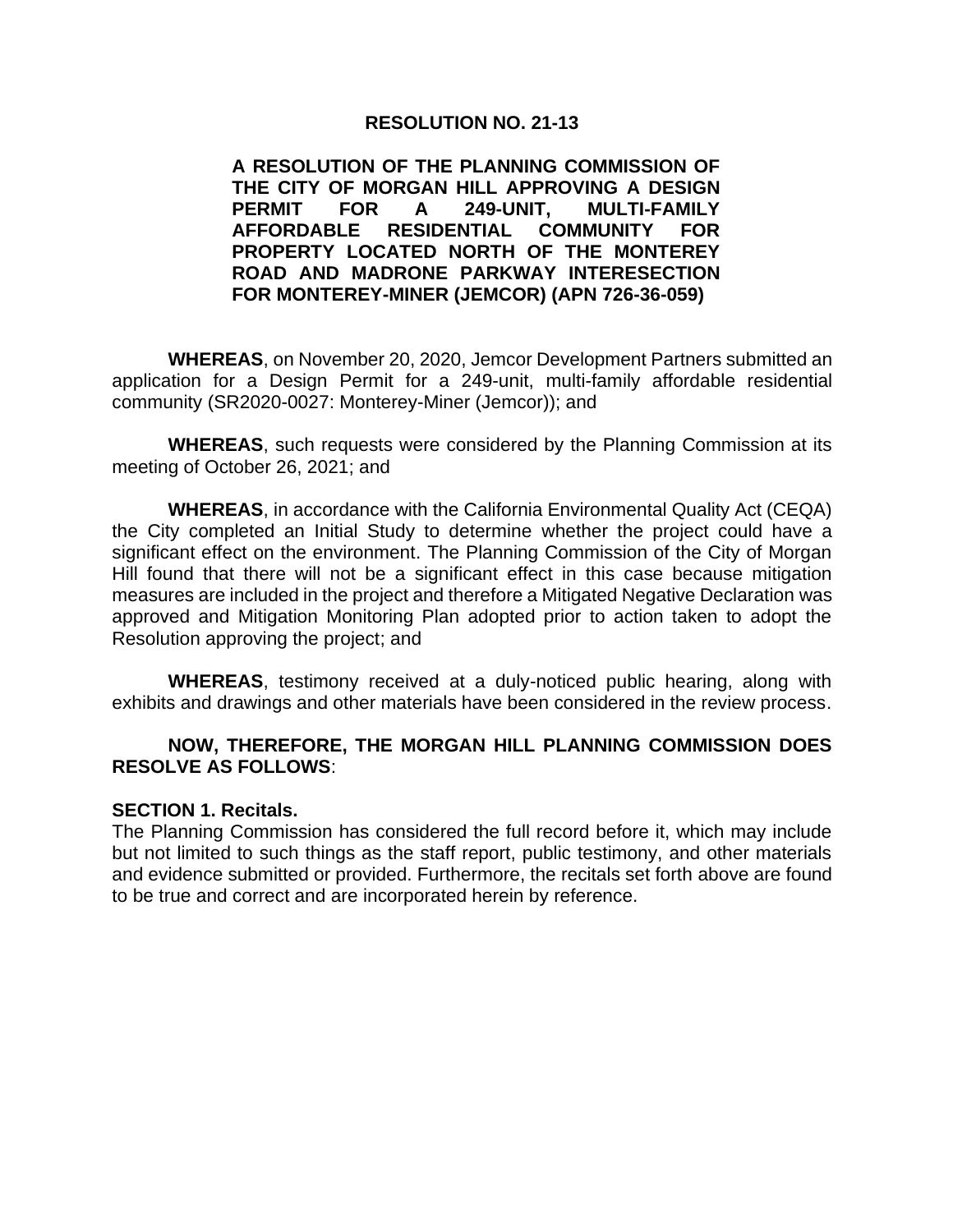City of Morgan Hill Resolution No. 21-13 Page **2** of **36**

# **SECTION 2. California Environmental Quality Act Finding**

Finding: The Initial Study/Mitigated Negative Declaration prepared for the Project has been completed in compliance with CEQA and consistent with state and local guidelines implementing CEQA.

The Planning Division of the City of Morgan Hill prepared an Initial Study and a Mitigated Negative Declaration for the Monterey-Miner Project (Planning File No's. SR2020-0027 and EA2020-0020) in accordance with the requirements of the California Environmental Quality Act of 1970, as amended ("CEQA"), and state and local guidelines implementing CEQA; and

# **SECTION 3. Design Permit Findings** (MHMC Section 18.101.040.J)

Finding: The project is consistent with the Zoning Ordinance, and General Plan.

The City of Morgan Hill 2035 General Plan designates approximately 30 percent of the site as Mixed-Use Flex which permits a mix of residential, commercial, and office uses applied either vertically or horizontally. The Mixed-Use Flex designation allows 7 to 24 units per acre and a maximum Floor Area Ratio (FAR) of 0.5. In addition, 70 percent of the site is Residential Attached Low which allows 6 to 16 dwelling units per acre. Because the proposed project would develop 100 percent deed-restricted affordable housing for lower income households, the proposed project is eligible to utilize an 80 percent density bonus above the base density in accordance with Government Code Section 65915(f)(3)(D)(i), which would allow a maximum density of 33.12 du/ac on the 7.5-acre project site. The proposed project is a multi-family residential use being developed at a density of 33 du/ac. Thus, the project is consistent with the General Plan land use designations with approval of the density bonus. SB 330 supersedes the Municipal Code requirement of a BLMP/PD Master Plan/Conditional Use Permit required for housing on this site.

Finding: The project is subject to the SB 330 permit streamlining process and has been designed consistent with the City's Design Review Criteria and the City's Residential Development Design and Development Standards adopted by City Council Resolution No. 21-018 on April 21, 2021, with three concessions.

The proposed project substantially complies with all applicable design standards and guidelines contained in the Design Review Handbook and the City's adopted Residential Development Design and Development Standards. The project has been granted density bonus design concessions by the City Council. In addition, the project is entitled to design waivers, as allowed by density bonus law. The project has been granted waivers for building height, floor area ratio and setbacks along Taylor Avenue.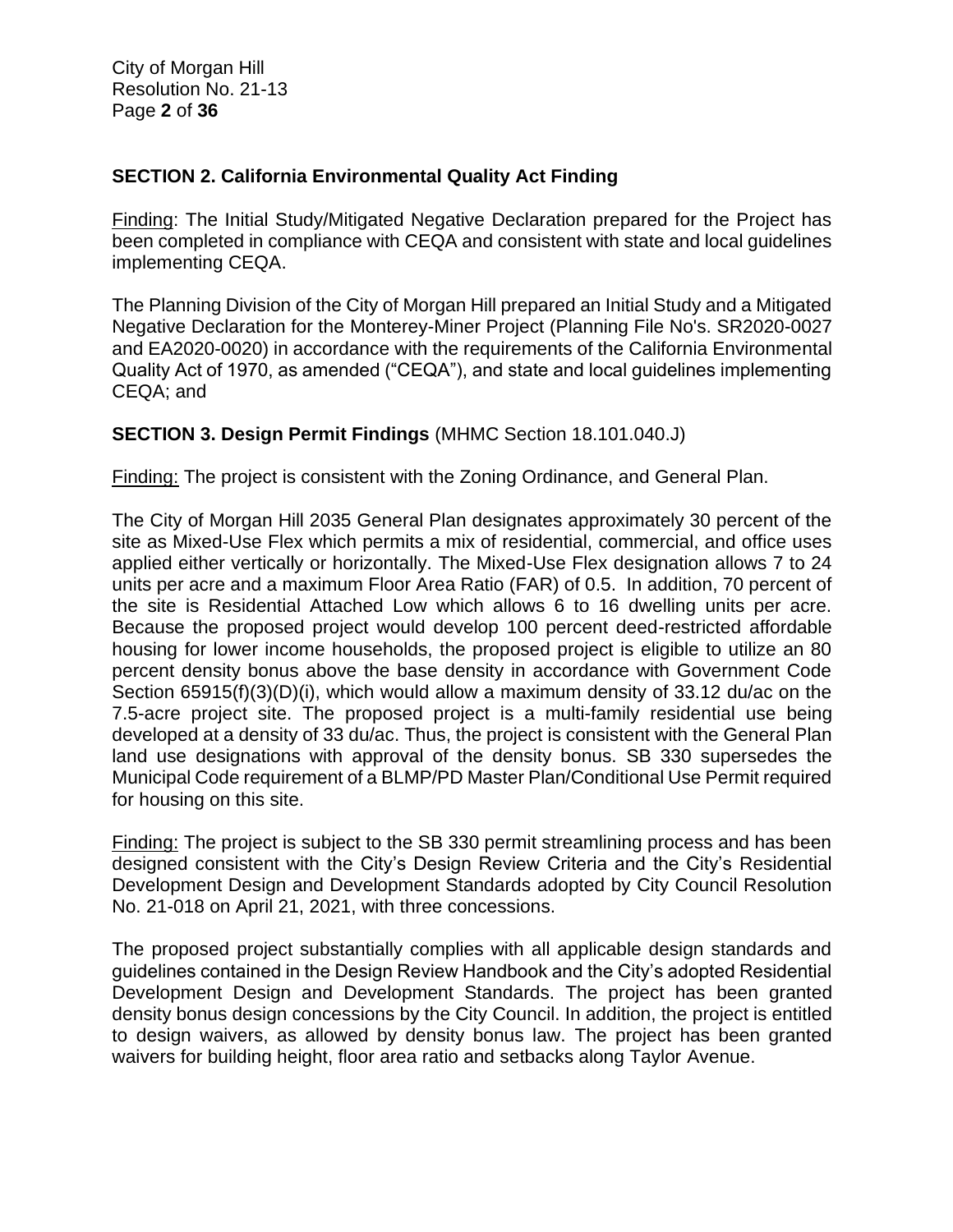City of Morgan Hill Resolution No. 21-13 Page **3** of **36**

Finding: The proposed project development will not be detrimental to the public health, safety, or welfare or materially injurious to the properties or improvements in the vicinity.

The development site is not located adjacent to any wildlands that could expose people or structures to wildfire risks. The project site is not located within an earthquake fault zone. In addition, the project will comply with stormwater and building code requirements. The project will not be detrimental to the public health, safety, or welfare, and will not be materially injurious to the properties or improvements in the vicinity.

Finding: The proposed project complies with all Design Review criteria in subsection H. of Section 18.108.040 of the municipal code.

The project as proposed complies with all criteria in subsection H of Section 18.108.040 (Design Review Criteria) of the Morgan Hill Municipal Code as demonstrated in the staff report.

**SECTION 4.** The Planning Commission approves SR2020-0027: Monterey-Miner (Jemcor). The design shall be expressly conditioned in conformance with conditions incorporated herein and as attached as Exhibit "A". Minor deviations to the site review permit may be approved by the Development Services Director when consistent with the overall intent of the project.

# **PASSED AND ADOPTED THIS 26th DAY OF OCTOBER 2021, AT A REGULAR MEETING OF THE PLANNING COMMISSION BY THE FOLLOWING VOTE:**

| AYES:          | <b>COMMISSIONERS:</b>          | KUMAR, MUELLER, TANDA, DOWNEY                  |
|----------------|--------------------------------|------------------------------------------------|
| <b>NOES:</b>   | <b>COMMISSIONERS:</b>          | GONZALEZ-ESCOTO, MUNOZ-MORRIS,<br><b>HABIB</b> |
|                | <b>ABSTAIN: COMMISSIONERS:</b> | <b>NONE</b>                                    |
| <b>ABSENT:</b> | <b>COMMISSIONERS:</b>          | <b>NONE</b>                                    |
|                |                                |                                                |

**ATTEST: APPROVED:** 

Malisha Kumar (Oct 28, 2021 12:03 PDT)

<u>rnna Luna</u>

JENNA LUNA, Deputy City Clerk **MALISHA KUMAR, Chair** 

**Malisha Kumar (Oct 28, 2021 12:03 PDT)** 

**Date:** Oct 28, 2021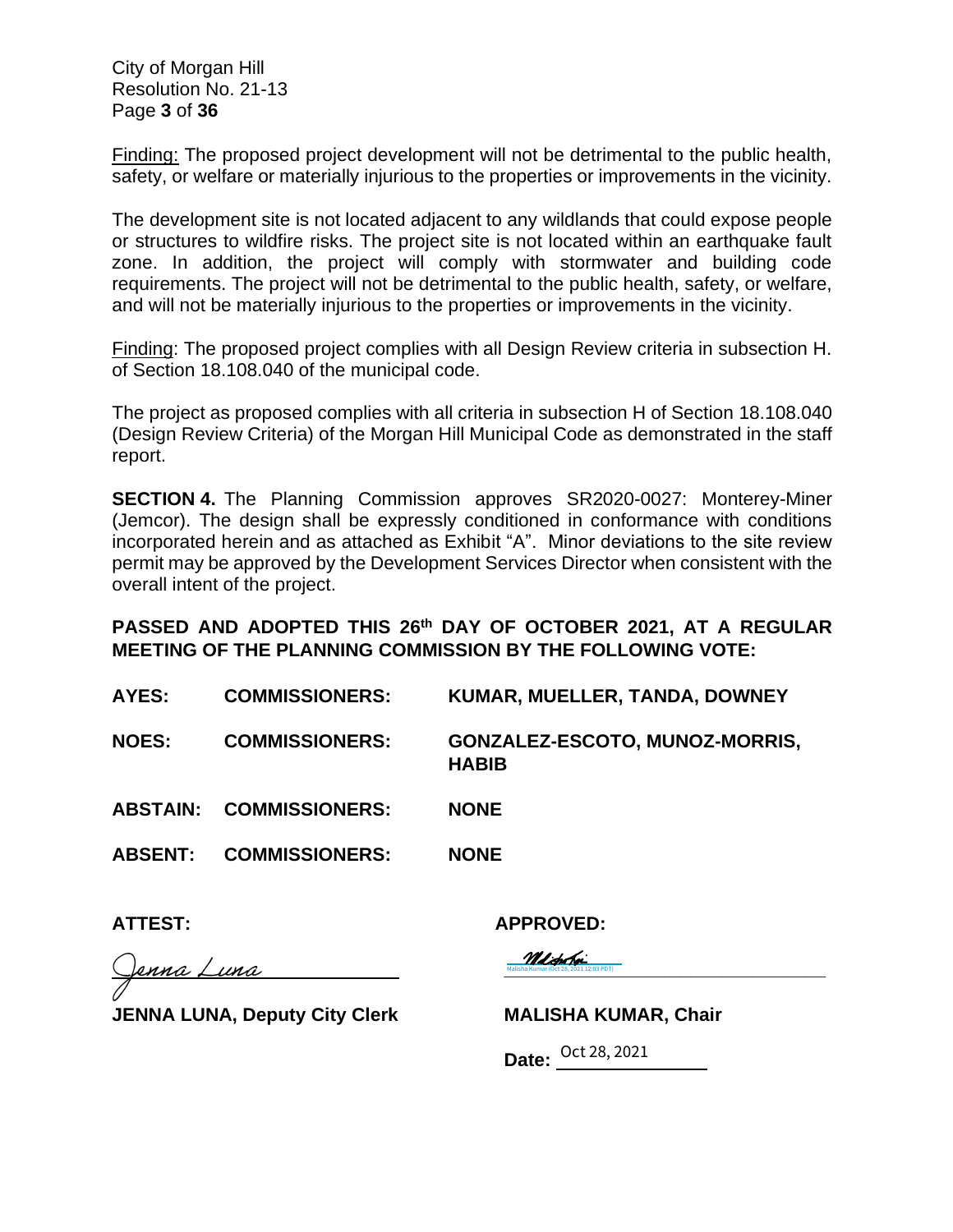City of Morgan Hill Resolution No. 21-13 Page **4** of **36**

#### **EXHIBIT "A" STANDARD CONDITIONS**

#### **APPLICATION NO: SR2020-0027/EA2020-0020: Monterey-Miner (Jemcor)**

# **THE FOLLOWING APPROVAL REQUIREMENTS AND ANY SPECIAL CONDITIONS SHALL BE APPLIED THROUGH THE DEVELOPMENT APPROVAL PROCESS.**

#### Legend

MHMC= Morgan Hill Municipal Code MHARH= Morgan Hill Architectural Review Handbook CMH= City of Morgan Hill CFC= California Fire Code

#### **I. PROJECT DESCRIPTION**

The proposed project would consist of a 249-unit, multi-family affordable residential community. The existing warehouse structure and single-story building within the southwestern portion of the project site would be demolished as part of project development. The 249 units would be distributed throughout two, two-story buildings and 12, three-story buildings. The two, two-story buildings (Building 12 and Building 13) have been designed as two-story structures to soften the transition between the proposed project's three-story buildings and the existing single-family homes east/northeast of the project site on Taylor Avenue.

Of the 249 units, 246 would be affordable to lower income households, and three of the units would be manager's units. The proposed residences would consist of one-, twoand three-bedroom units varying between 617 square feet and 1,122 square feet. An approximate 4,000 square-foot one-story clubhouse would be located to the east of Building 1, near the main project entry on Madrone Parkway. The clubhouse would be accessible to all residents and would include a fitness room, a computer room, a kitchen, a clubroom, a mailroom, and public restrooms. The leasing office and associated workrooms would also be located in the clubhouse.

Parking is being provided at the level of one space per one-bedroom unit, and two spaces per two- and three-bedroom units as required by State law at the time the application was deemed complete.

#### Concessions/Design Waivers

1. Parking Space Dimensions: Garage tandem parking spaces have been reduced to 10 feet by 18 feet.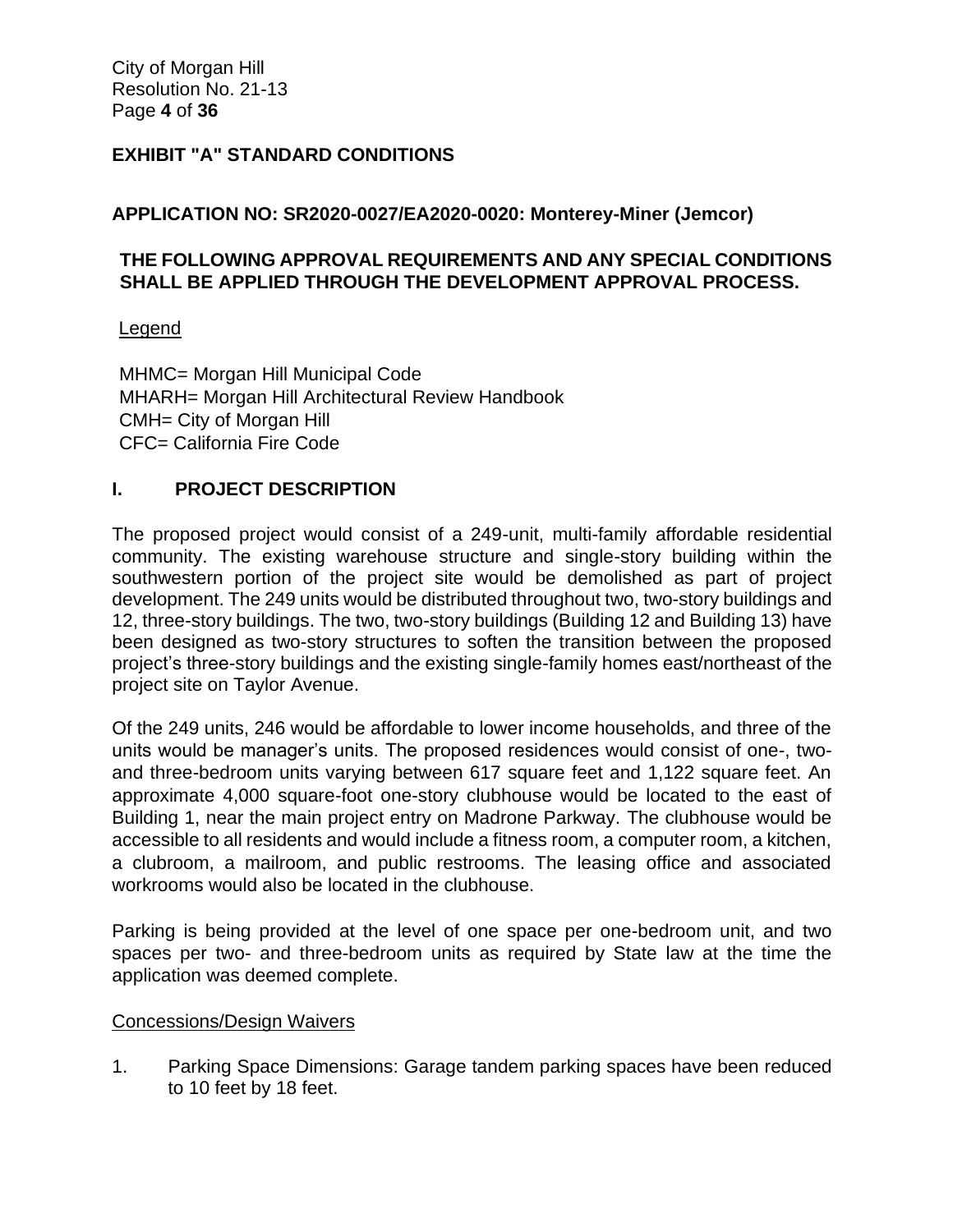- 2. Bicycle Parking and Storage: Covered and long-term bicycle parking is not required for the project.
- 3. Design Standard No. 38- Pavement Design: The Residential Development Design and Development Standards requires projects to incorporate decorative, pervious paving into paved and landscaped areas by 10 percent to reduce the visual impact of paved surfaces. The project has reduced decorate pavement material to 2 percent.
- 4. Height: The maximum height requirement for development in MU-F zone district is 35 feet and 30 feet within the RAL zone district. The proposed project includes a maximum height of 38 feet.
- 5. Floor Area Ratio: The maximum FAR for project sites zoned MU-F in the City is 0.5. The project has a maximum FAR of 0.83.
- 6. Taylor Avenue Setback: The RAL-3,500 requires a 20-foot setback. The project is providing a 15- foot setback.

The project shall comply with all requirements of related project approvals granted by the City, including all of the following:

- A. Design Review SR2020-0027
- B. Environmental Assessment EA2020-0020

# **II. PROJECT MITIGATION MEASURES**

The applicant shall be subject to compliance with the mitigation measures of the project's adopted Mitigation Monitoring and Reporting Program. The following mitigation measures shall be included with all building permit, grading, or improvement plans.

#### **Biological Resources**

A. **MM- IV-1***.* If construction is proposed during the breeding season (February 1 to August 31), a pre-construction nesting survey for raptors and other protected migratory birds shall be conducted by a qualified biologist and submitted to the City of Morgan Hill Development Services Department for review no more than 14 days prior to the start of construction. Pre-construction surveys during the nonbreeding season (September 1 to January 31) are not necessary for birds, including roosting raptors, as they are expected to abandon their roosts during construction. If these species are deemed absent from the area, no further mitigation is required and construction may occur within 14 days following the survey during the early nesting season (February to May) and within 30 days following the survey during the late nesting season (June to August).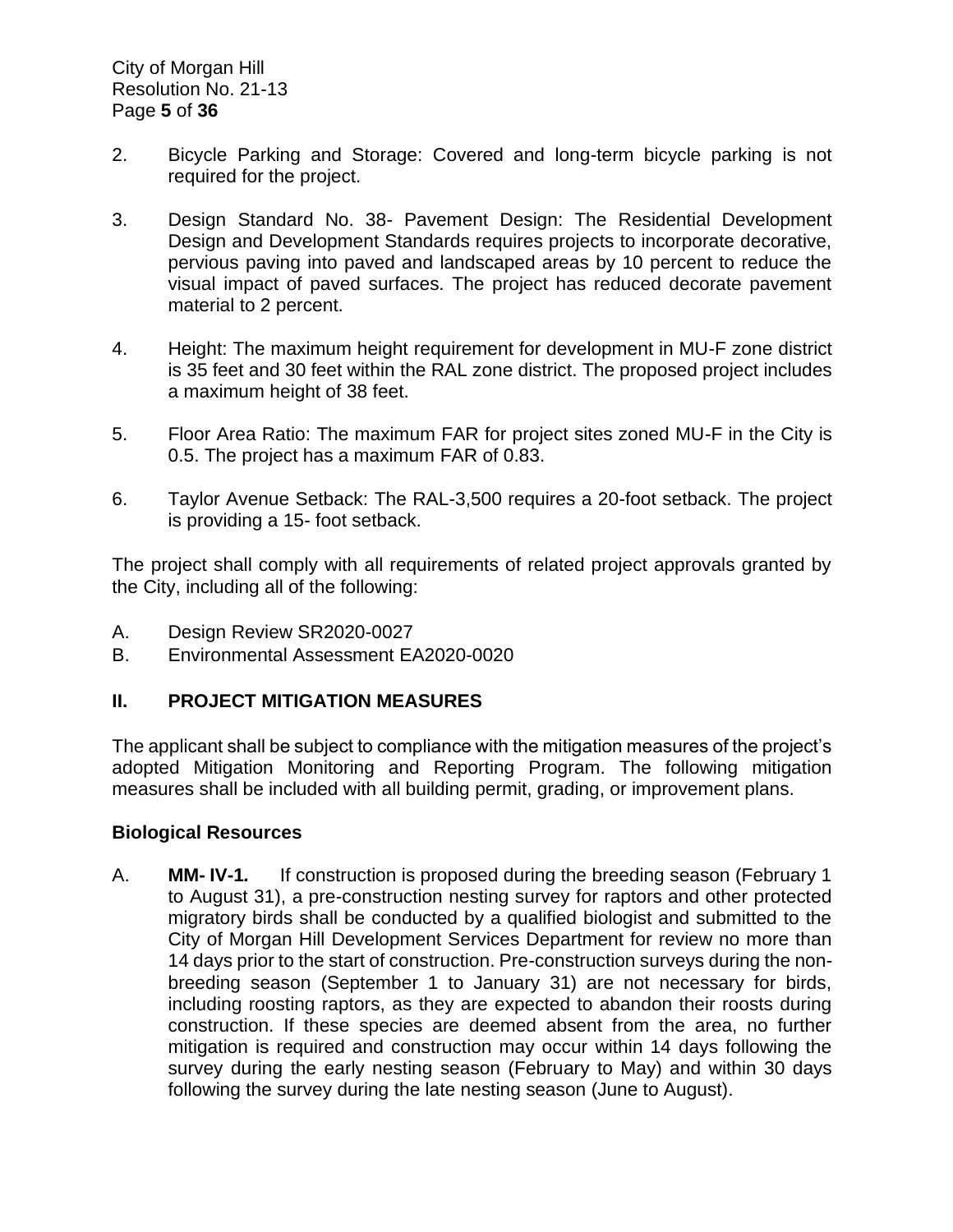If nesting migratory birds or raptors are detected on or adjacent to the site during the survey, a suitable construction-free buffer shall be established around all active nests. The precise dimension of the buffer (250-foot minimum for certain raptors) shall be determined by the qualified biologist at that time and may vary depending on location, topography, type of construction activity, and species. The buffer areas shall be enclosed with temporary fencing, and construction equipment and workers shall not enter the enclosed setback areas. Buffers shall remain in place for the duration of the breeding season or until it has been confirmed by a qualified biologist that all chicks have fledged and are independent of their parents.

B. **MM- IV-2**. The project applicant shall mitigate for the removal of the Ordinance Sized Trees located within the project site, as identified in the tree survey prepared for the proposed project, by providing an on-site replacement planting at a minimum 1:1 ratio with 15-gallon minimum size trees.

For the Ordinance Sized Trees to be preserved as part of the project, the project applicant shall retain a certified arborist to prepare a tree protection plan, subject to review and approval by the Development Services Department. The plan shall demonstrate how any retained trees are to be protected during and after construction. The tree protection plan may include, but not be limited to, the following:

- Locate structures, grade changes, etc. as far as feasible from the 'dripline' area of the tree.
- Avoid root damage through grading, trenching, compaction, etc., at least within an area 1.5 times the 'dripline' area of trees. Where root damage cannot be avoided, roots encountered (over one inch in diameter) should be exposed approximately 12 inches beyond the area to be disturbed (towards tree stem), by hand excavation, or with specialized hydraulic or pneumatic equipment, cut cleanly with hand pruners or power saw, and immediately back-filled with soil. Tearing, or otherwise disturbing the portion of the root(s) to remain, shall be avoided.
- A temporary fence shall be constructed as far from the tree stem (trunk) as possible, completely surrounding the tree, and six to eight feet in height. 'No parking or storage' signs shall be posted outside/on the fencing. Postings shall not be attached to the main stem of the tree.
- Vehicles, equipment, pedestrian traffic, building materials, debris storage, and/or disposal of toxic or other materials shall not be permitted inside of the fenced off area.
- The project applicant shall avoid pruning immediately before, during, or immediately after construction impact. Perform only that pruning which is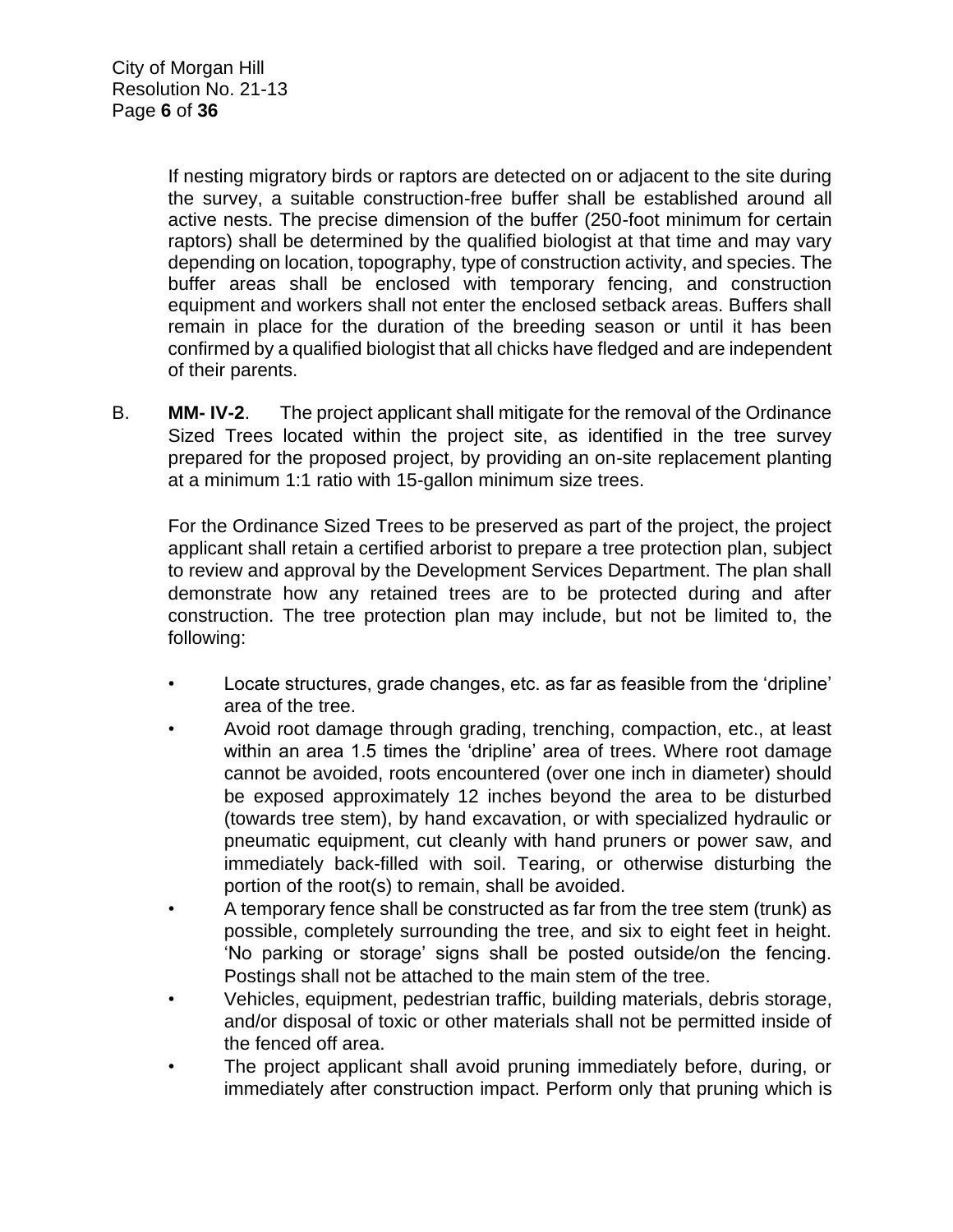unavoidable due to conflicts with proposed development. Aesthetic pruning should not be performed for at least one to two years following completion of construction.

- Trees that will be impacted by construction may benefit from fertilization, ideally performed in the fall, and preferably prior to any construction activities, with not more than six pounds of actual nitrogen per 1,000 square feet of accessible 'drip line' area or beyond.
- The 'rooting' area shall be mulched with an acidic, organic compost or mulch.
- The project applicant shall arrange for periodic (Biannual/Quarterly) inspection of tree's condition, and treatment of damaging conditions (insects, diseases, nutrient deficiencies, etc.) as such conditions occur, or as appropriate.
- Subject to the discretion of the Development Services Department, individual trees likely to suffer significant impacts may require specific, more extensive efforts and/or a more detailed specification than those contained within the above general guidelines.

# **Geology and Soils**

C. **MM-VII-1**. All grading and foundation plans for the development shall be designed by a Civil and Structural Engineer and reviewed and approved by the Director of Public Works/City Engineer, Chief Building Official, and a qualified Geotechnical Engineer prior to issuance of grading and building permits to ensure that all geotechnical recommendations specified in the Geotechnical Engineering Study prepared for the proposed project by Geo-Engineering Solutions are properly incorporated and utilized in the project design.

# **Hazards and Hazardous Materials**

D. **MM-IX-1**. Under the oversight of the Santa Clara County Department of Environmental Health (SCCDEH), the project applicant shall remove all wrecked vehicles and scrap metal from the site prior to implementation of the Workplan for Shallow Soil Remediation prepared by GeoSolve (April 12, 2021). The SCCDEH shall oversee implementation of the Workplan for Shallow Soil Remediation, which shall include, but shall not be limited to, the excavation and disposal of the COCs identified in the environmental investigations conducted by Earth Systems Pacific (March 26, 2020) and GeoSolve (October 5, 2020) by a State-licensed hazardous waste contractor, and the collection of confirmation soil samples to be analyzed by a state-certified hazardous waste testing laboratory for diesel (TEPHd), motor oil (TEPHmo), chromium, lead, and nickel . A qualified field geologist shall be present to observe excavation, disposal, and soil collection activities. The field geologist shall prepare a report summarizing the results of the Workplan for Shallow Soil Remediation upon completion of soil remediation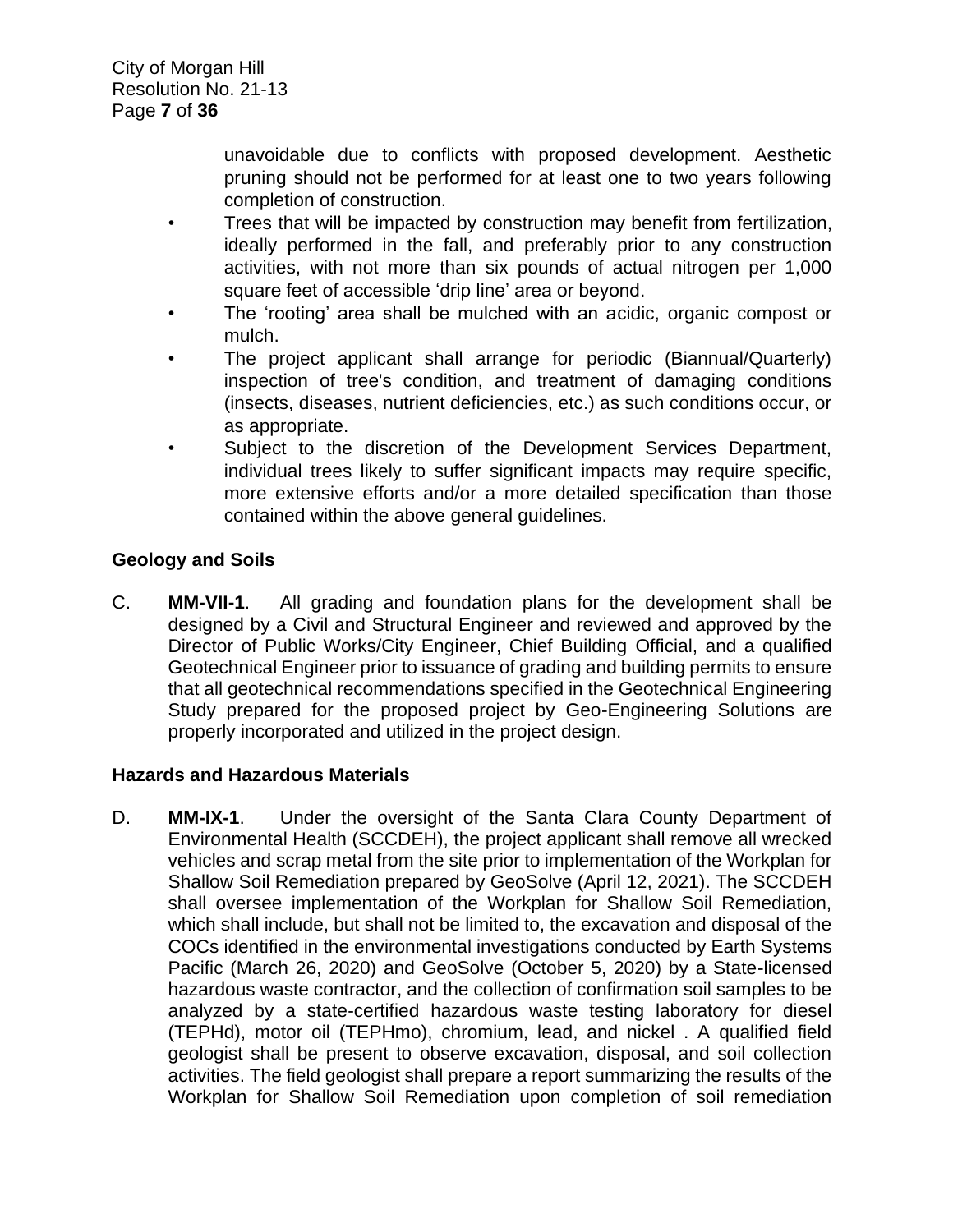City of Morgan Hill Resolution No. 21-13 Page **8** of **36**

> activities. The report shall be submitted to the City of Morgan Hill Development Services Department for review and approval prior to demolition activities.

E. **MM-IX-2**. Prior to issuance of a demolition permit for on-site structures, the project applicant shall consult with certified Asbestos and/or Lead Risk Assessors to complete and submit for review to the Building Department an asbestos and lead survey. If asbestos-containing materials or lead-containing materials are not discovered during the survey, further mitigation related to asbestos-containing materials or lead-containing materials shall not be required. If asbestoscontaining materials and/or lead-containing materials are discovered by the survey, the project applicant shall prepare a work plan to demonstrate how the on-site asbestos-containing materials and/or lead-containing materials shall be removed in accordance with current California Occupational Health and Safety (Cal-OSHA) Administration regulations and disposed of in accordance with all CalEPA regulations, prior to the demolition and/or removal of the on-site structures. The plan shall include the requirement that work shall be conducted by a Cal-OSHA registered asbestos and lead abatement contractor in accordance with Title 8 CCR 1529 and Title 8 CCR 1532.1 regarding asbestos and lead training, engineering controls, and certifications. The applicant shall submit the work plan to the City for review and approval. The City has the right to defer the work plan to the Santa Clara County Department of Environmental Health for additional review. Materials containing more than one (1) percent asbestos that is friable are also subject to BAAQMD regulations. Removal of materials containing more than one (1) percent friable asbestos shall be completed in accordance with BAAQMD Section 11-2-303.

# **Noise**

- F. **MM-XIII-1**. Noise-generating construction activities associated with the proposed project and intersection improvements shall not occur within the hours identified in Municipal Code Section 8.28.040(D). The above language shall be included on final project improvement plans prior to issuance of a grading permit by the City of Morgan Hill Development Services Department.
- G. **MM-XIII-2**. To the maximum extent practical, the following measures should be implemented during project construction:
	- All noise-producing project equipment and vehicles using internalcombustion engines shall be equipped with manufacturers-recommended mufflers and be maintained in good working condition;
	- All mobile or fixed noise-producing equipment used on the project site that are regulated for noise output by a federal, State, or local agency shall comply with such regulations while in the course of project construction;
	- Electrically powered equipment shall be used instead of pneumatic or internal-combustion-powered equipment, where feasible;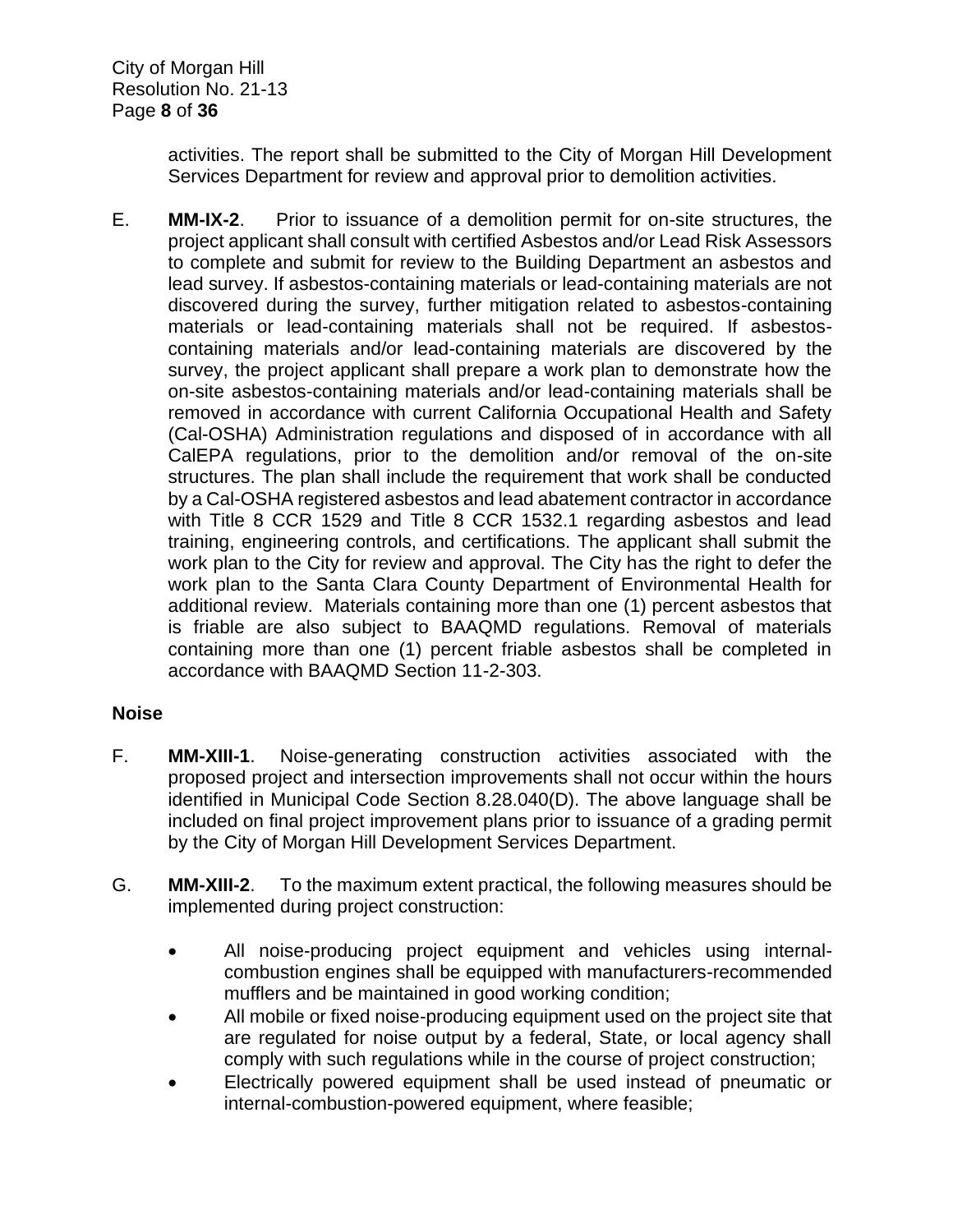City of Morgan Hill Resolution No. 21-13 Page **9** of **36**

- Material stockpiles and mobile equipment staging, parking, and maintenance areas shall be located as far as practicable from noisesensitive receptors;
- Project area and site access road speed limits shall be established and enforced during the construction period; and
- Nearby noise-sensitive receptors shall be notified of construction schedules so that arrangements can be made, if desired, to limit their exposure to short-term increases in ambient noise levels.

The above requirements shall be included via notation on project grading plans, subject to review and approval by the Development Services Department prior to issuance of a grading permit.

- H. **MM-XIII-3**. Mechanical equipment shall be selected and designed to reduce impacts on surrounding to meet the City's noise level requirements. A qualified acoustical consultant shall be retained to review mechanical noise as these systems are selected to determine specific noise reduction measures necessary, if any, to reduce noise to comply with the City's noise level requirements. Noise reduction measures could include, but are not limited to, selection of equipment that emits low noise levels and the installation of noise barriers, such as enclosures or parapet walls to block the line-of-sight between the noise source and the nearest receptors. The proposed mechanical equipment systems and noise reduction measures shall be included on project improvement plans and building plans, subject to review and approval by the City of Morgan Hill Development Services Department.
- I. **MM-XIII-4**. During construction activities associated with the proposed project, any compaction required within 26 feet of existing structures adjacent to the project site shall be accomplished by using static drum rollers rather than vibratory compactors. The above requirement shall be included via notation on any grading plans approved for the project to the satisfaction of the City of Morgan Hill Development Services Department.

#### **Transportation**

- J. **MM-XVII-1**. The project applicant shall install a dedicated eastbound left-turn lane on Madrone Parkway to serve the project driveway. The turn lane shall be designed in accordance with City standards and included on project Improvement Plans to be reviewed and approved by the City Engineer.
- K. **MM-XVII-2**. The project applicant shall install a right-turn channelization island at the Monterey Road Driveway with the project site to restrict inbound and outbound left-turns at the driveway. Design of the channelization island shall be included on project Improvement Plans to be reviewed and approved by the City Engineer.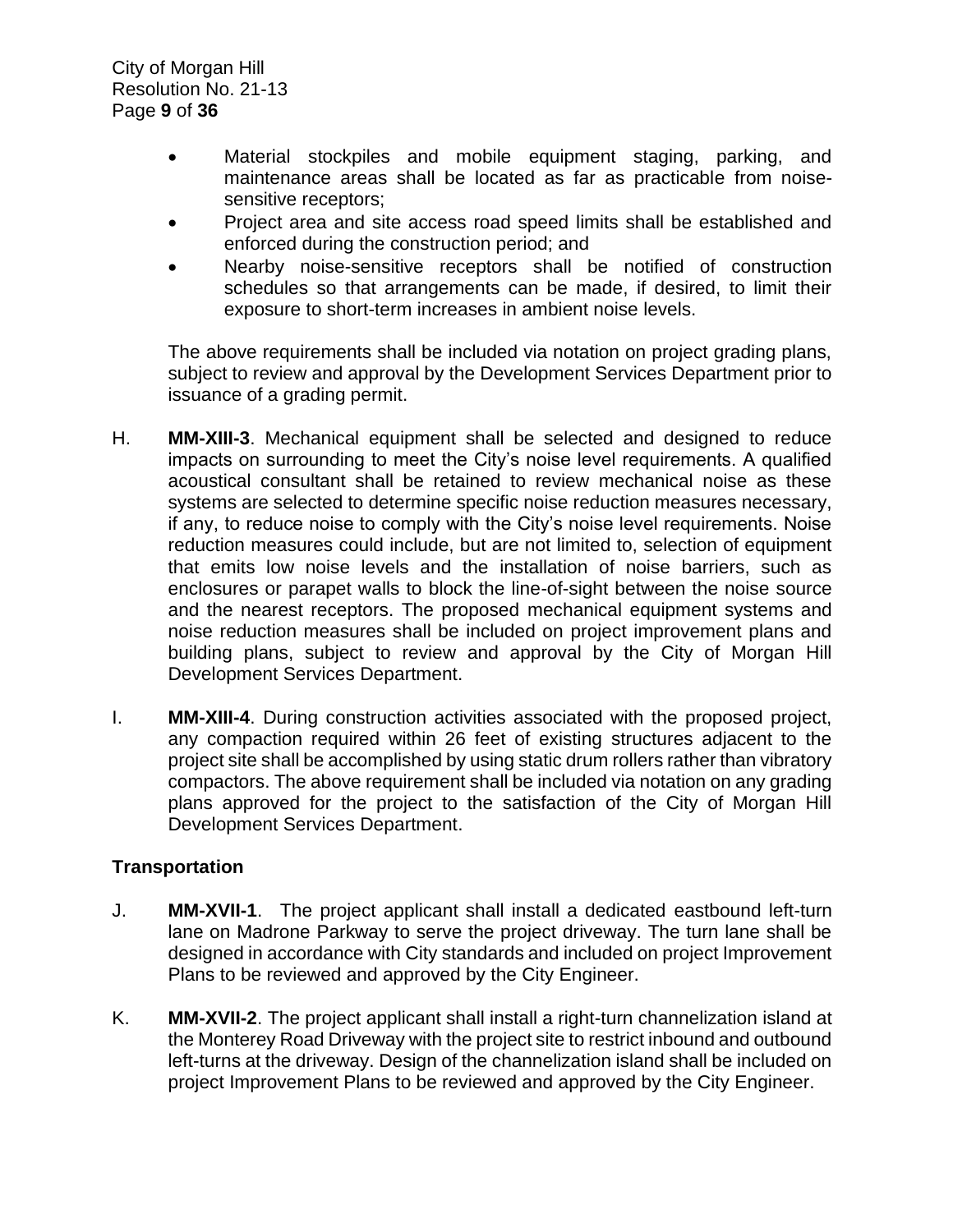#### **III. PROJECT CONDITIONS OF APPROVAL**

This Design Permit approval is limited to the plan set date stamped January 4, 2021 on file (File Number SR2020-0027) with the Development Services Department. The approved building plans and landscape plans must be in substantial conformance with the Design Permit plans as determined by the Development Services Director. These documents show the location and dimensions of all vehicle and pedestrian circulation ways (ingress/egress), common areas, and other easement areas.

It shall be the responsibility of the Owner to ensure that any changes or modifications to the Project or any Unit are in compliance with the original City Conditions of Approval of the Project, which are incorporated herein.

# **PLANNING DIVISION**

#### **DEFENSE AND INDEMNITY**

A. As part of, and in connection, with this application to the City of Morgan Hill, Applicant agrees to defend, indemnify, and hold harmless the City of Morgan Hill, its officers, agents, employees, officials and representatives (Indemnitees) from and against any and all claims, actions, or proceedings arising from any suit for damages or for equitable or injunctive relief which is filed against City to attack, set aside, void or annul its approval of this application or any related decision, or the adoption of any environmental documents which relates to said approval. The City shall promptly notify the Applicant of any such claim, action or proceeding and the City shall cooperate fully in the defense thereof. In the event that Applicant is required to defend Indemnitees in connection with the proceeding, Indemnitees shall retain the right to approve (a) the counsel to so defend Indemnitees; (b) all significant decisions concerning the manner in which the defense is conducted; and (c) any and all settlements, which approval shall not be unreasonably withheld. This indemnification shall include, but is not limited to, (a) all pre-tender litigation costs incurred on behalf of the City, including City's attorney's fees and all other litigation costs and expenses, including expert witnesses, required to defend against any lawsuit brought as a result of City's approval or approvals; (b) reasonable internal City administrative costs, including but not limited to staff time and expense spent on the litigation, after tender is accepted; and (c) all damages, costs, expenses, attorney fees or expert witness fees that may be awarded to the prevailing party arising out of or in connection with the approval of the application or related decision. City may, in its sole discretion, participate in the defense of such action; but such participation shall not relieve Applicant of its obligations under this condition. The undersigned hereby represents that they are the Applicant or are fully empowered by the Applicant as their agent to agree to provide the indemnification, defense and hold harmless obligations, and the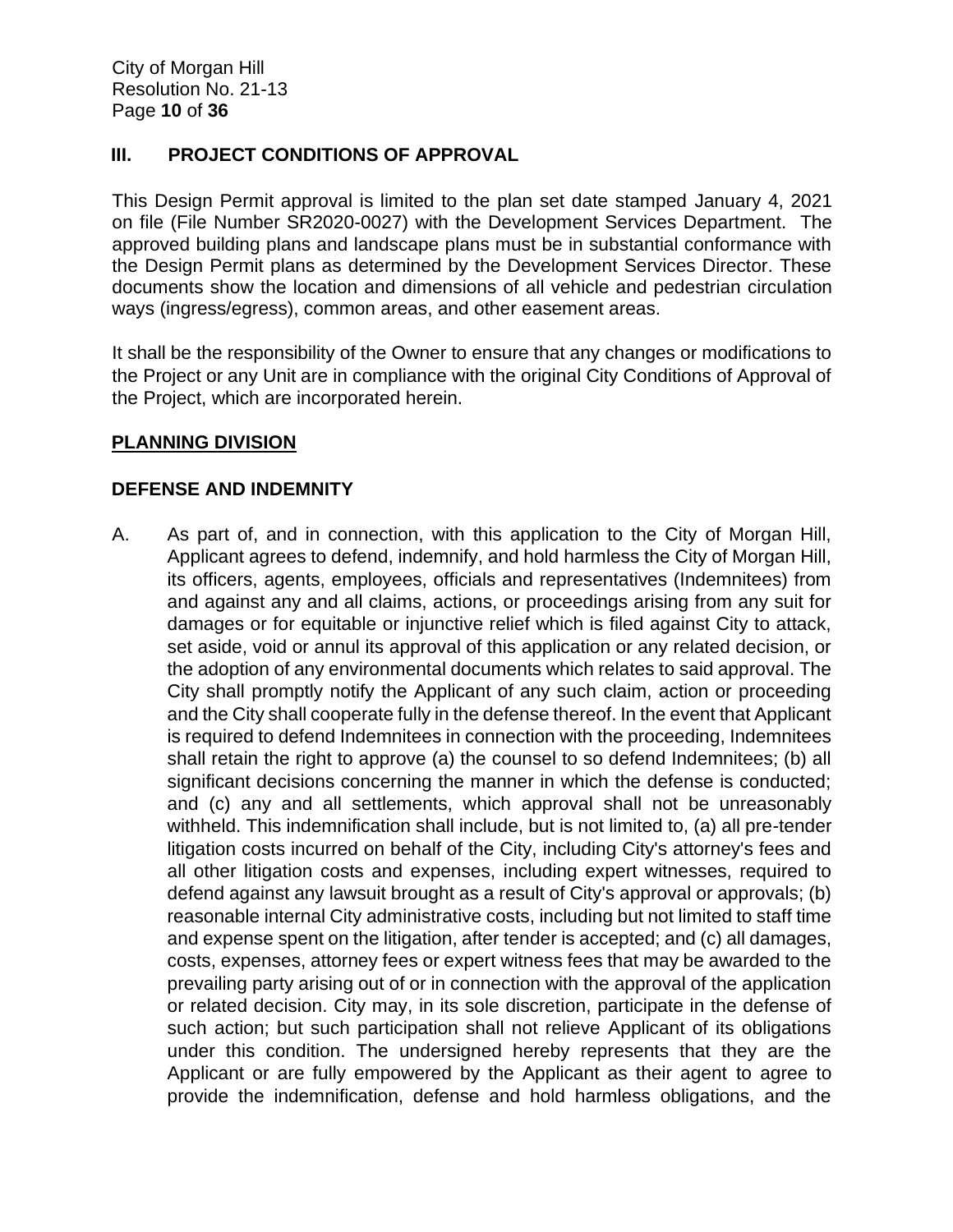signature below represents the unconditional agreement by Applicant to be bound by such conditions.

# **TIME LIMITS**

A. **Term:** The Design Permit approval granted pursuant to this Resolution shall remain in effect for two years to October 26, 2023. Failure to obtain building permits within this term shall result in termination of approval unless an extension of time is granted with a showing of just cause prior to expiration date. **(MHMC 18.108.040)** 

# **SITE DEVELOPMENT**

- A. **Final Site Development Plans:** Final site development plans shall be reviewed for conformance with the Ruggeri-Jensen-Azar plans dated March 2021 and KTGY Architecture and Planning plans dated January 8, 2021 (SR2020-0027) and in accordance with Morgan Hill Municipal Code Section 18.108.040 (Design Permit) and approved by the Development Services Department prior to issuance of a building permit. All such plans shall include:
	- 1. Detail depicting all concrete curbs as full formed.
	- 2. Provision of catalogue drawings depicting the proposed parking area lighting fixtures. Exterior lighting of the building and site shall be designed so that lighting is not directed onto adjacent properties and light source is shielded from direct off-site viewing.
	- 3. Ramps, special parking spaces, signing and other physical features for the disabled, shall be provided throughout the site for all publicly used facilities.
	- 4. All mechanical equipment, including electrical and gas meters, post indicator valve, backflow prevention devices, etc., shall be architecturally screened from view or located interior to the building. All ground mounted utility appurtenances such as transformers shall not be visible from any public right-of-way and shall be adequately screened through the use or combination of concrete or masonry walls, berming, and landscaping. **(MHARH p.20, 45, 79)** For additional screening, backflow preventers shall be painted dark green, except the fire connection which shall be painted yellow.
	- 5. All existing on-site overhead utilities shall be placed underground in an approved conduit from the service connection at the street or at the property line to the service connection at the building.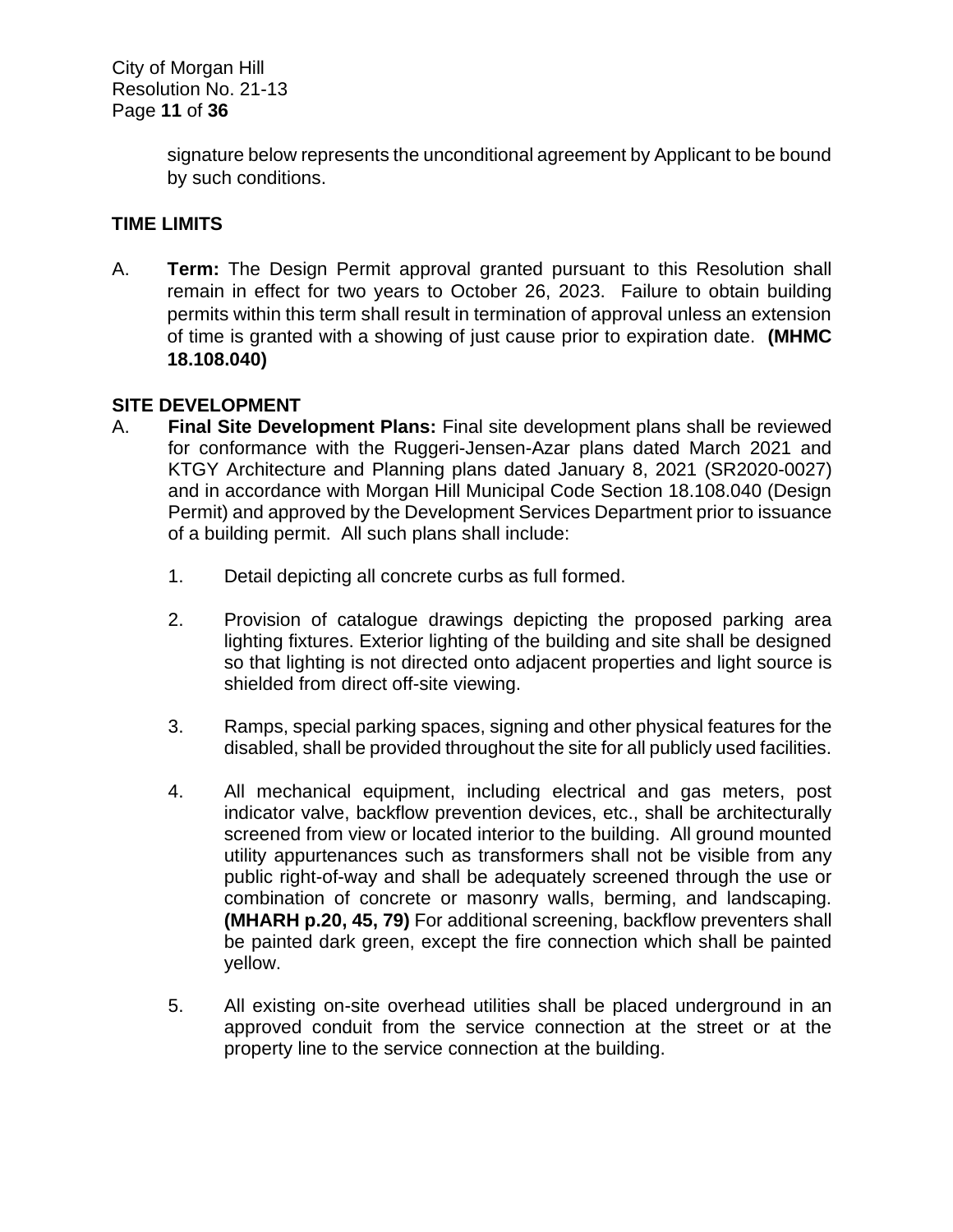- B. **Pedestrian Access**: The Project shall provide pedestrian walkways in compliance with ADA requirements and with Section 18.72.060.H of the Morgan Hill Municipal Code, which states the following:
	- 1. Parking lots with more than thirty parking spaces shall include a pedestrian walkway in compliance with ADA requirements.
	- 2. The design of the pedestrian walkway shall be clearly visible and distinguished from parking and circulation areas through striping, contrasting paving material, or other similar method as approved by the Development Services Director.
- C. **Bicycle parking**. The project shall provide short-term and long-term bicycle parking spaces in conformance with Section 18.72.080 and Table 18.72-7 of the Morgan Hill Municipal Code:

# **Table 18.72-7: Required Bicycle Parking Spaces**

| <b>Land Use</b>        | <b>Required Bicycle Parking Spaces</b>              |  |  |
|------------------------|-----------------------------------------------------|--|--|
|                        | <b>Short-Term Spaces</b>                            |  |  |
| Multi-family dwellings | 10 percent of required automobile spaces; min. of 4 |  |  |
|                        | spaces                                              |  |  |

1. **Short-Term/Class II Bicycle Parking Standards**. Short-term bicycle parking shall be located within one hundred feet of the primary entrance of the structure or use it is intended to serve.

# 2. **Parking Space Dimensions**.

- a. Minimum dimensions of two feet by six feet shall be provided for each bicycle parking space.
- b. An aisle of at least five feet shall be provided behind all bicycle parking to allow room for maneuvering.
- c. 2 feet of clearance shall be provided between bicycle parking spaces and adjacent walls, polls, landscaping, pedestrian paths, and other similar features.
- d. Four feet of clearance shall be provided between bicycle parking spaces and adjacent automobile parking spaces and drive aisles.
- 3. **Rack Design**. Bicycle racks must be capable of locking both the wheels and the frame of the bicycle and of supporting bicycles in an upright position.

The location of all bicycle parking spaces shall be identified prior to issuance of a building permit.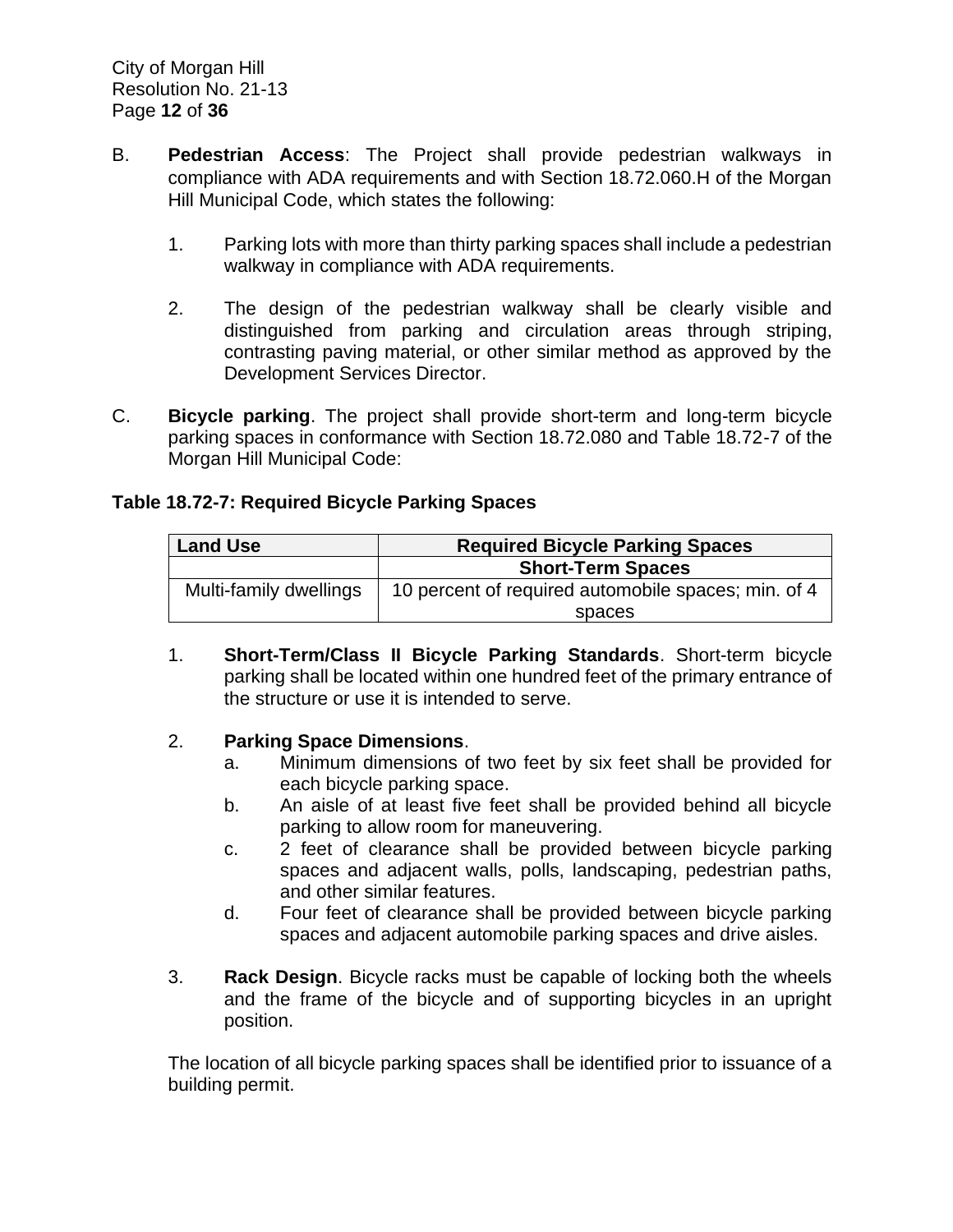- D. **Electric Vehicle Charging Stations**: The Project shall provide electric vehicle charging stations in compliance with Section 18.72.040.C of the Morgan Hill Municipal Code. The project is required to provide two charging stations, plus one for each additional fifty parking spaces. The developer shall provide location of each charging station prior to issuance of building permit.
- E. **Street Names:** Street names, private or otherwise, used to identify building locations shall be submitted at building permit stage to the Planning Division for approval. Proposed street names shall comply with the Street Naming Policy approved by City Council (Resolution No. 4601).
- F. **Tree Protection:** Unless tree removal has been previously approved, all trees located within 25 feet of any site disturbance shall be protected using the following minimum protection measures (these guidelines shall be included with all site development plans):
	- 1. Mark all trees to be saved with a survey flag or ribbon. Do not nail or staple directly to the tree.
	- 2. Erect a temporary fence enclosing an area equal to at least the dripline of the tree (or as far from the trunk as possible). This tree protection zone shall not be used for parking, storage of building materials, or other equipment or the placement of temporary or permanent fill. Signs should be posted identifying the restriction of uses in the tree protection zone.
	- 3. Locate structures, grade changes, and other ground or surface disturbances (e.g. concrete pours) as far as feasible from the "dripline" area of the tree.
	- 4. Avoid root damage through grading, trenching, and compaction, at least within an area 1.5 times the dripline area of the tree. Where root damage cannot be avoided, roots encountered over 1 inch in diameter should be exposed approximately 12 inches beyond the area to be disturbed (towards the tree stem), by hand excavation, or with specialized hydraulic or pneumatic equipment, cut cleanly with hand pruners or power saw and immediately back-filled with soil. Avoid tearing or otherwise disturbing that portion of the roots to remain.
	- 5. The addition of plant or other landscaping materials shall remain outside of the dripline of all trees.
	- 6. All trees proposed to be removed from the project site shall be replaced at a 1:1 ratio. Replacement trees shall be consistent with the City of Morgan Hill Master Street Tree. All replacement trees shall be a minimum of 15 gallons in size. All mitigation/replacement trees shall be shown on the landscape plans and approved by the Development Services Director prior to the issuance of the building/grading permit.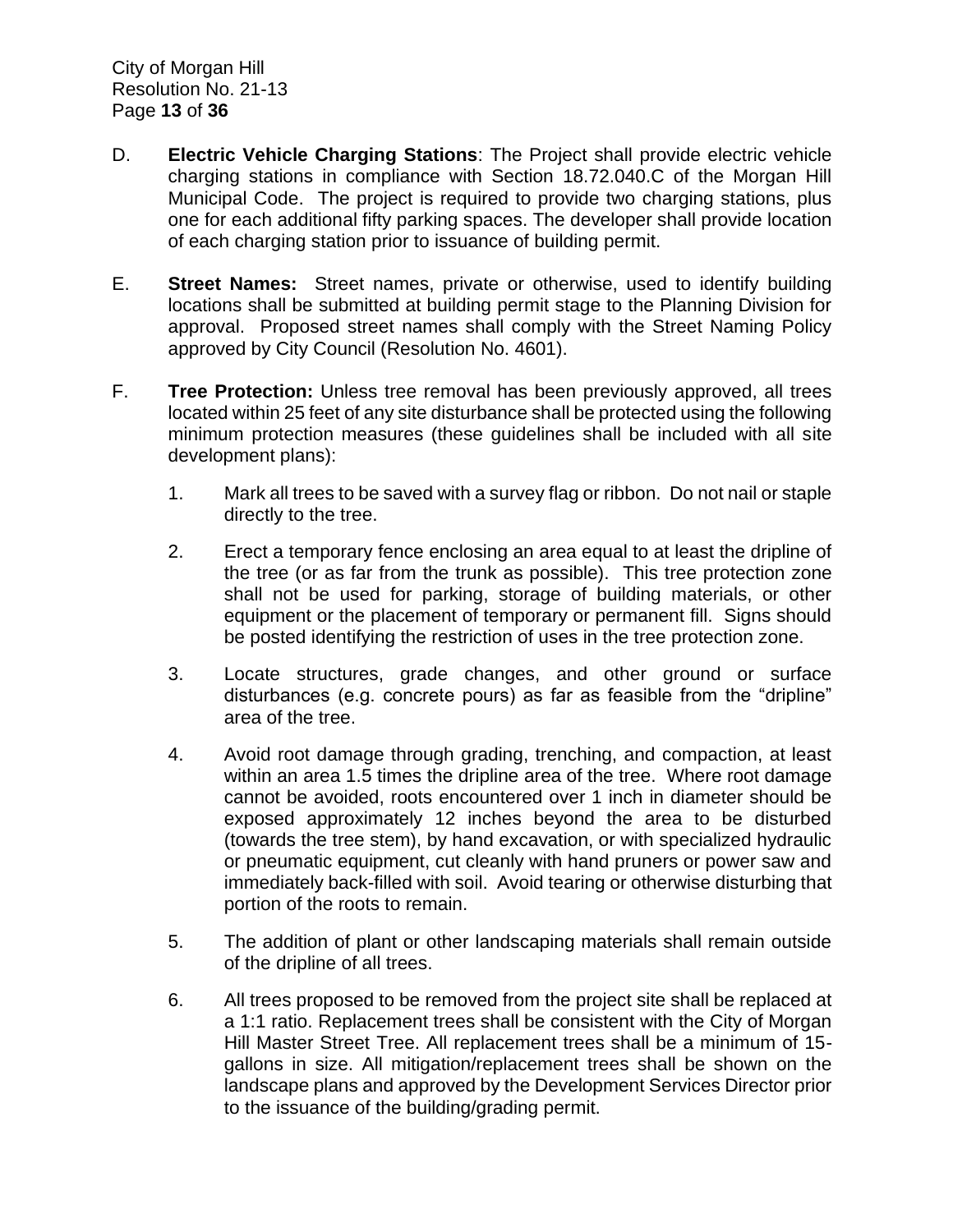City of Morgan Hill Resolution No. 21-13 Page **14** of **36**

> 7. Any tree subject to Chapter 12.32 Restrictions on Removal of Significant Trees of the Morgan Hill Municipal Code requires approval from the Planning Division. The applicant shall request approval prior to removing any significant trees.

# **BUILDING DESIGN**

- A. **Roof mounted mechanical equipment:** All roof mounted mechanical equipment shall be placed within a screened roof top enclosure depicted on the elevation drawings or located below the parapet level and shall not be visible from the ground at any distance from the building. Cross section roof drawings shall be provided at the building permit stage indicating the relative height of the screen wall or parapet. Minimum screen height or parapet depth shall be 5 feet or greater to match the height of any proposed equipment. **(MHARH p.48, 65, 87, 106)**
- B. **Building mounted lighting:** Lighting fixtures shall not project above the facia or roofline of the building. Any ground mounted lighting projecting onto the building or site shall be subject to the review and approval of the Development Services Director. Adjustment to the lighting intensity may be required after the commencement of the use. **(MHARH p. 67, 109)**
- C. **Architectural elements:** A final site development plan shall be provided at the building permit stage for review and approval to the Development Services Director prior to issuance of a building permit.
	- 1. All vents, gutters, downspouts, flashing, electrical conduits, etc. shall be painted to match the color of the adjacent surface or otherwise designed in harmony with the building exterior.
	- 2. Soffits and other architectural elements visible from view but not detailed on the plans shall be finished in a material in harmony with the exterior of the building.

# **PARKING, VEHICULAR ACCESS AND LANDSCAPING**

- A. **Parking lot landscaping:** All landscaping within parking lots shall comply with the requirements of Chapter 18.72 (Landscaping) in addition to the standards within this section.
	- 1. **Interior Landscaping**. All areas within a parking lot not utilized for parking spaces or access/circulation shall be landscaped. For parking lots with more than fifteen spaces, the minimum amount of interior landscaping is specified in Table 18.72-6. Interior landscaping is defined as any landscaped area surrounded on at least two sides by parking spaces or drive aisles, and excluding areas around the perimeter of the parcel or development site.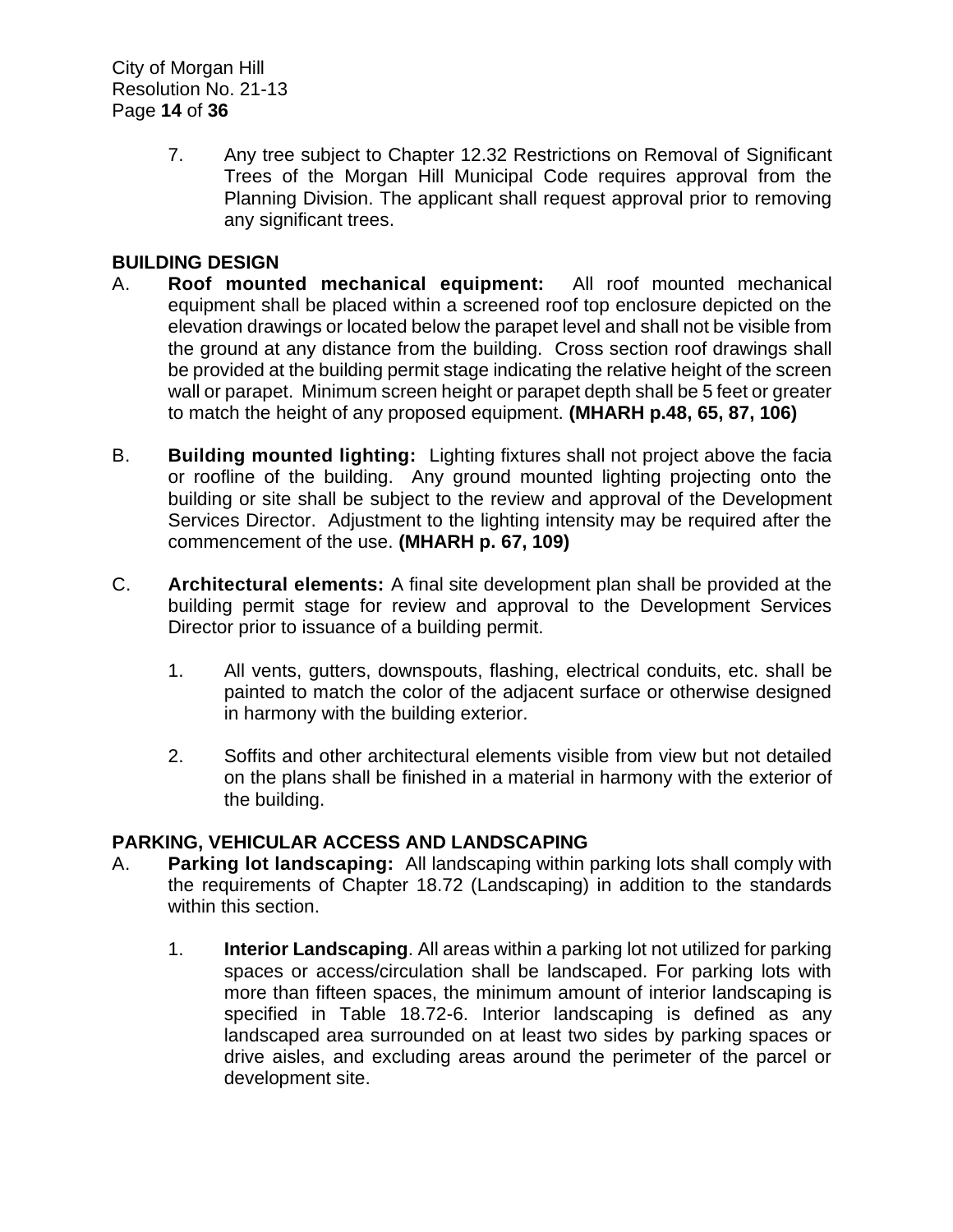#### **Table 18.72-6: Minimum Required Parking Lot Landscaping**

| <b>Number</b> | <b>of</b> |  | Required Parking   Percent of Surface Parking Area to |
|---------------|-----------|--|-------------------------------------------------------|
| <b>Spaces</b> |           |  | be Landscaped                                         |
| 16-30         |           |  | 10 percent                                            |
| 31-60         |           |  | 15 percent                                            |
| Over 60       |           |  | 20 Percent                                            |

# 2. **Shade Trees**.

- a. One shade tree shall be provided for every five parking spaces in a parking lot.
- b. Shade trees shall be a minimum twenty-four-inch box in size and shall provide a minimum thirty-foot canopy at maturity.
- c. Shade trees shall be of a type that can reach maturity within fifteen years of planting and shall be selected from a city-recommended list of canopy tree species.
- d. Shade trees shall be arranged in a parking lot to provide maximum shade coverage (based on a thirty-foot canopy) on August 21. The arrangement should approximate nearly fifty percent shade coverage.

# 3. **Concrete Curbs**.

- a. All landscape areas shall be separated from parking spaces, drive aisles and driveways by a continuous, raised concrete curb. Raised concrete curbs shall be a minimum of six inches high by four inches deep.
- b. The city may approve alternatives to raised concrete curbs as needed to comply with any mandatory stormwater drainage standards.
- 4. **Parking Space Landscaping**. A maximum of two feet at the front end of a parking space may be landscaped with low shrubs or ground cover in which a vehicle could extend over in lieu of paving surface. This landscaping may not count toward minimum required parking lot landscaped area.
- 5. **Timing**. Landscaping shall be installed prior to the city's authorization to occupy any buildings served by the parking area, or prior to the final inspection for the parking lot.
- B. **Planting and irrigation working drawings:** Detailed landscape planting and irrigation working drawings shall be submitted to the Development Services Director for approval prior to issuance of building permits. Landscape plans for streets and landscape easements shall be part of the improvement plan submittal.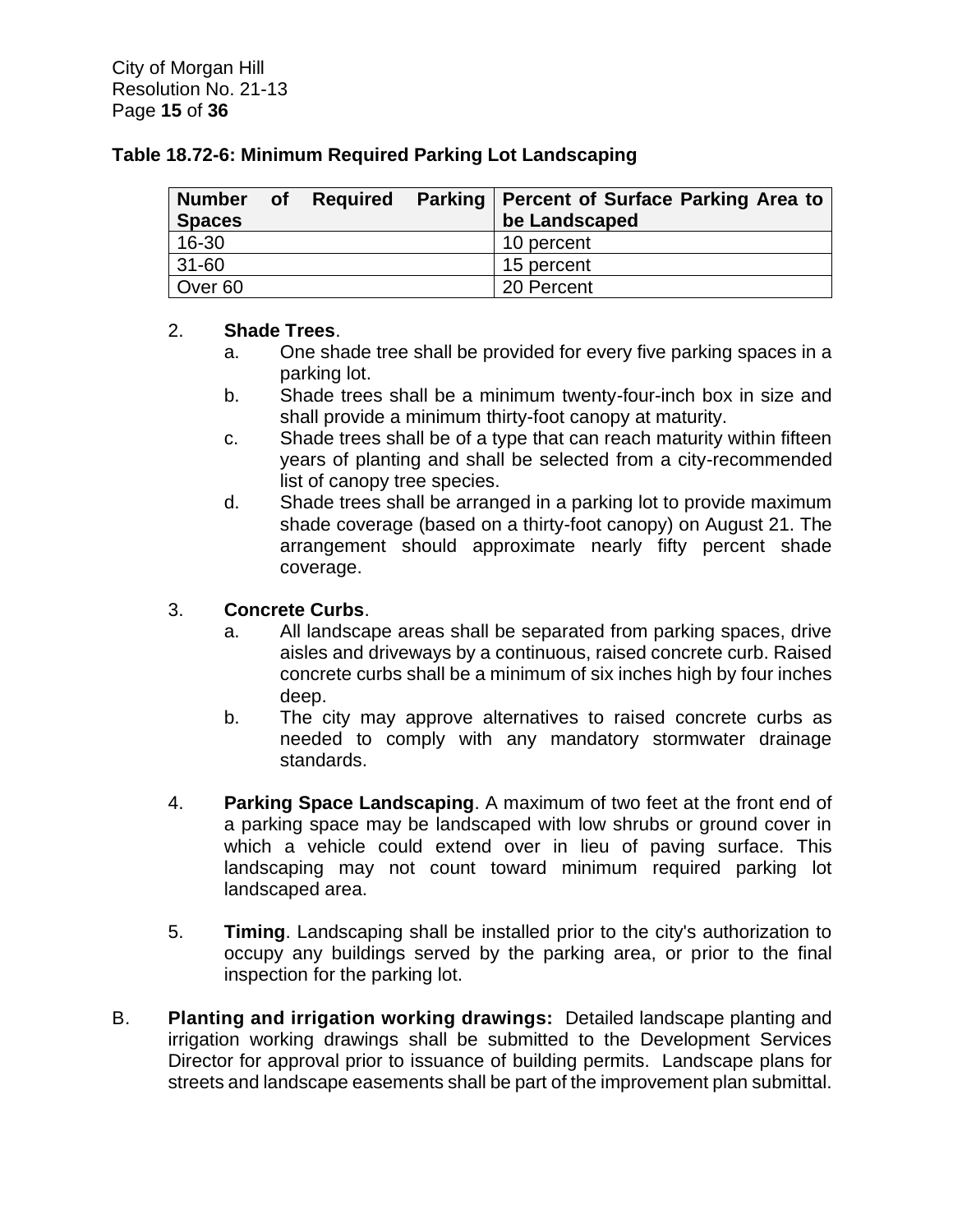- C. **Lighting**: Walkways and pedestrian pathways in landscaped areas or common areas not considered building entrances or a part of parking lot areas shall be illuminated with a minimum of one (1) foot-candle to ensure safe nighttime conditions. **(MHARH p.30, 67, 108)**
	- 1. A final photometric plan shall be provided at the building permit stage for review and approval to the Development Services Director prior to issuance of a building permit.
- D. **Maintenance of landscaping:** The landscaping installed and accepted with this project shall be maintained on the site as stated within the approved plans. Any alteration or modification to the landscaping shall not be permitted unless otherwise approved by the Development Services Director.
- E. **Water Conserving Landscape Ordinance:** The landscape plans shall be in conformance with the City's Water Conserving Landscape Ordinance that was developed in accordance with California law. This Ordinance restricts landscaping turf to certain areas, specifies plant selection, requires certain types of irrigation equipment, and calls for the development of comprehensive water use calculations as an aspect of the submitted landscape plans. **(MHMC 18.64)**

#### **F. Fencing: A decorative iron fence, with automatic locking egress gate shall be installed along the Taylor Avenue frontage.**

#### **SIGNS**

- A. **Separate application required for sign approval:** Signs proposed for this development shall be designed in conformance with the Sign Ordinance and shall require separate application and approval by the Planning Division prior to installation of any signs.
- B. **Directory signs required**: Directory sign(s) and location map(s) shall be provided for apartment, condominium, or townhouse projects prior to occupancy. Location of the sign(s) shall be interior to the project and design of the directory sign(s) shall be approved by the Planning Division and Fire Department prior to issuance of building permits. **(MHARH p.61)**

# **HABITAT PLAN**

- A. **Fees:** The approved project is covered pursuant to the Santa Clara Valley Habitat Plan (Habitat Plan) and subject to fees and conditions contained in the Habitat Plan.
- B. **Application Package**: Prior to issuance of a grading permit, the project shall complete and submit a Habitat Plan Application Package. All fees shall be paid prior to issuance of a grading permit. **(MHMC 18.132)**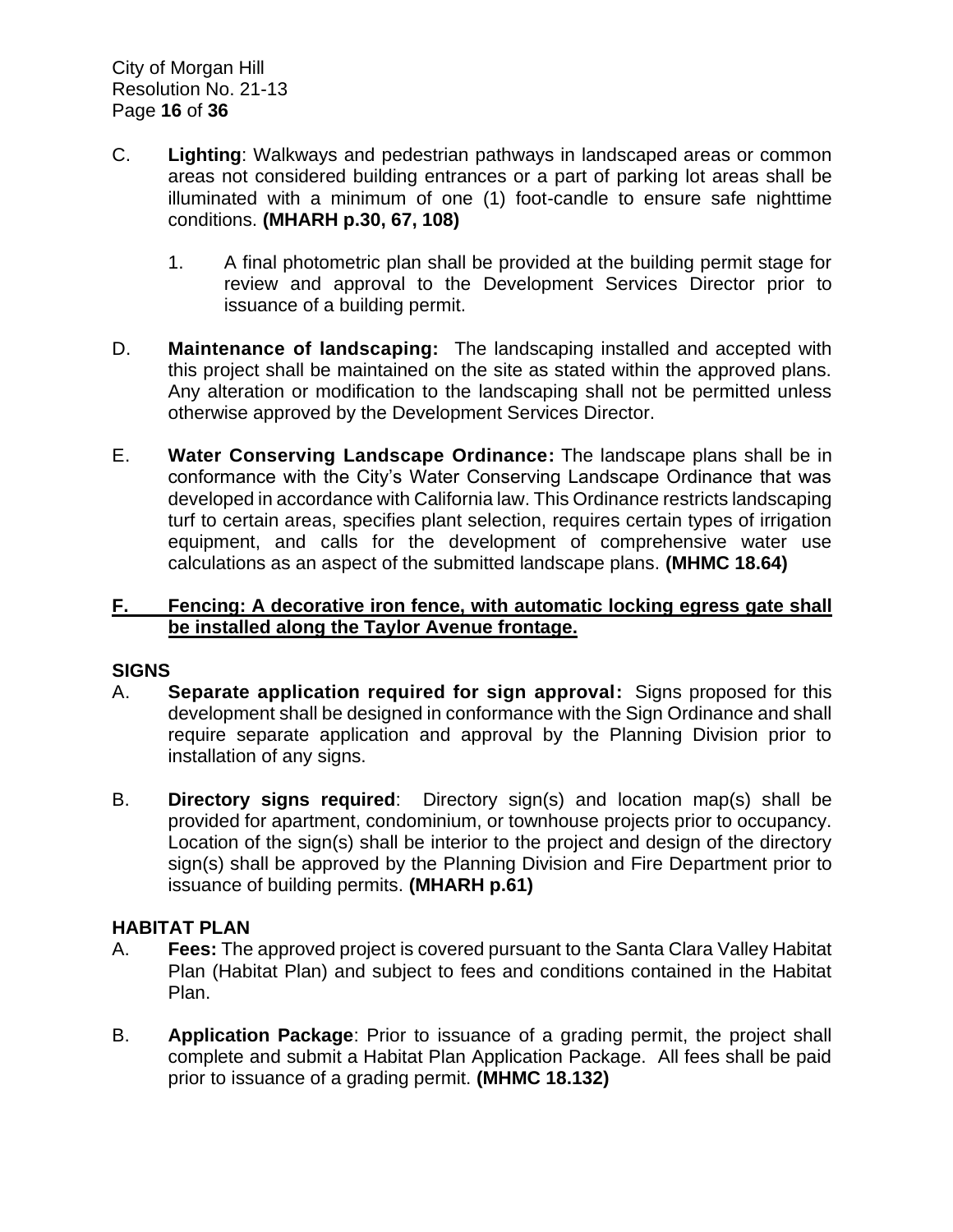City of Morgan Hill Resolution No. 21-13 Page **17** of **36**

C. **Conditions:** Any additional conditions or mitigations required by the Habitat Plan shall be clearly stated on all plans that involve any ground disturbing activity (i.e. grading plans, improvement plans, paving plans, demolition plans or other plans for site clearing or temporary stockpile of dirt). **(MHMC 18.132)**

#### **AIR QUALITY**

- A. **Basic Construction Mitigation Measures (BCMMs) related to dust suppression.** The following measures shall be implemented with the project:
	- 1. All exposed surfaces (e.g., parking areas, staging areas, soil piles, graded areas, and unpaved access roads) shall be watered two times per day.
	- 2. All haul trucks transporting soil, sand, or other loose material off-site shall be covered.
	- 3. All visible mud or dirt track-out onto adjacent public roads shall be removed using wet power vacuum street sweepers at least once per day. The use of dry power sweeping is prohibited.
	- 4. All vehicle speeds on unpaved roads shall be limited to 15 mph.
	- 5. All roadways, driveways, and sidewalks to be paved shall be completed as soon as possible. Building pads shall be laid as soon as possible after grading unless seeding or soil binders are used.
	- 6. Idling times shall be minimized either by shutting equipment off when not in use or reducing the maximum idling time to five minutes (as required by the California airborne toxics control measure Title 13, Section 2485 of California Code of Regulations [CCR]). Clear signage shall be provided for construction workers at all access points.
	- 7. All construction equipment shall be maintained and properly tuned in accordance with manufacturer's specifications. All equipment shall be checked by a certified visible emissions evaluator.
	- 8. Post a publicly visible sign with the telephone number and person to contact at the lead agency regarding dust complaints. This person shall respond and take corrective action within 48 hours. The Air District's phone number shall also be visible to ensure compliance with applicable regulations.

# **CULTURAL RESOURCES**

A. **Significant historic or archaeological materials:** A moderate potential exists for unrecorded historic-period archaeological resources to be within the project area. The following policies and procedures for treatment and disposition of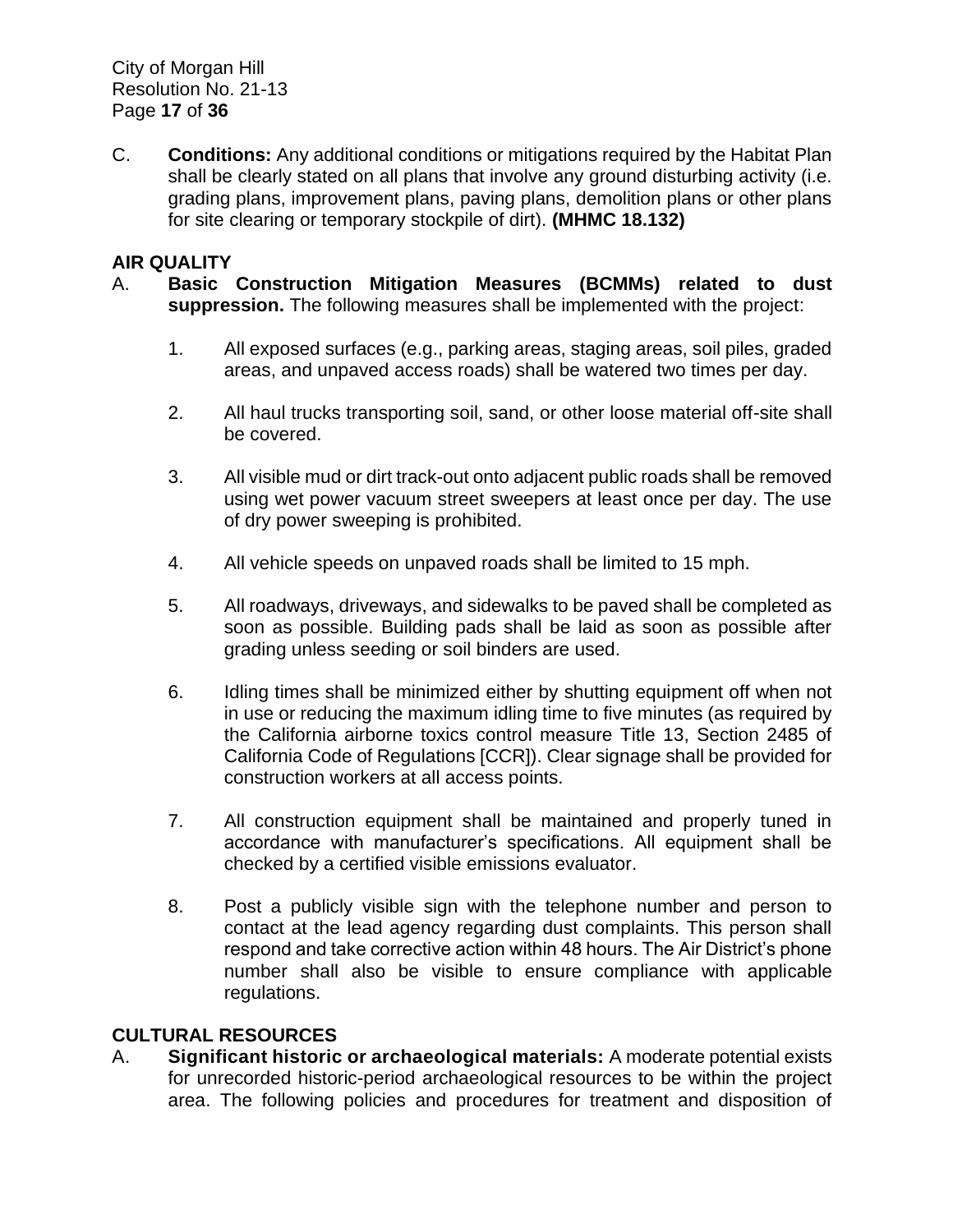inadvertently discovered human remains or archaeological materials shall apply:

- 1. Prior to start of grading or earthmoving activity on the "first day of construction", the archeologist and Tamien Nation Tribal Monitor shall hold a pre-construction meeting for the purposes of "cultural sensitivity training" with the general contractor and subcontractors.
- 2. An archaeologist and a Tamien Nation Tribal Monitor shall be present onsite to monitor all ground-disturbing activities. Where historical or archaeological artifacts are found, work in areas where remains or artifacts are found will be restricted or stopped until proper protocols are met, as described below:
	- a. Work at the location of the find shall halt immediately within fifty feet of the find. If an archaeologist is not present at the time of the discovery, the applicant shall contact an archaeologist for evaluation of the find to determine whether it qualifies as a unique archaeological resource as defined by this chapter;
	- b. If the find is determined not to be a Unique Archaeological Resource, construction can continue. The archaeologist shall prepare a brief informal memo/letter in collaboration with a tribal representative that describes and assesses the significance of the resource, including a discussion of the methods used to determine significance for the find;
	- c. If the find appears significant and to qualify as a unique archaeological resource, the archaeologist shall determine if the resource can be avoided and shall detail avoidance procedures in a formal memo/letter; and
	- d. If the resource cannot be avoided, the archaeologist in collaboration with a tribal representative shall develop within forty-eight hours an action plan to avoid or minimize impacts. The field crew shall not proceed until the action plan is approved by the Development Services Director. The action plan shall be in conformance with California Public Resources Code 21083.2. An archaeologist shall be present on-site to monitor all ground disturbing activities. Where historical or archaeological artifacts are found, work in areas where remains or artifacts are found will be restricted or stopped until proper protocols are met, as described below:
- 3. The following policies and procedures for treatment and disposition of inadvertently discovered human remains or archaeological materials shall apply. If human remains are discovered, it is probable they are the remains of Native Americans,
	- a. If human remains are encountered, they shall be treated with dignity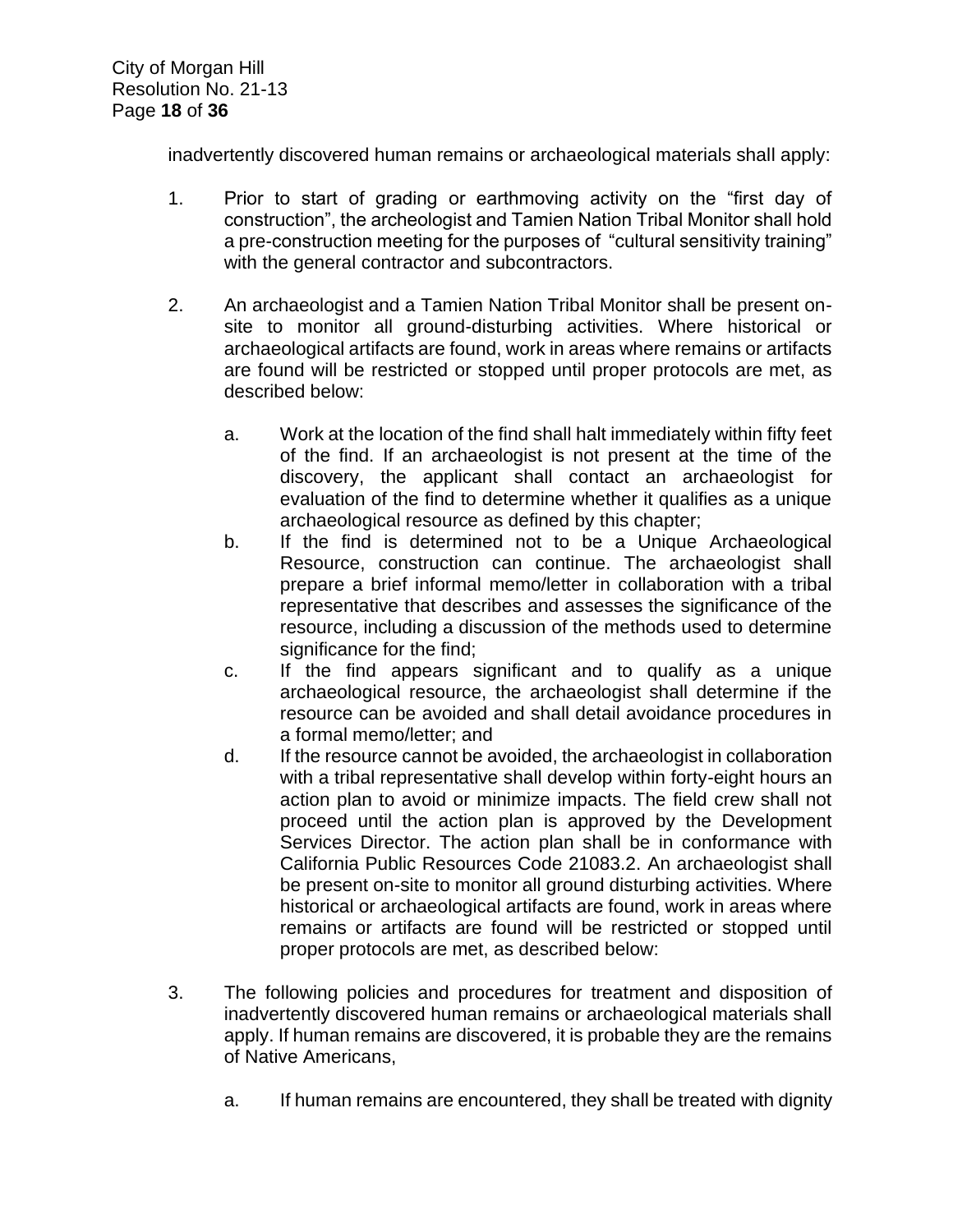and respect as due to them. Discovery of Native American remains is a very sensitive issue and serious concern. Information about such a discovery shall be held in confidence by all project personnel on a need to know basis. The rights of Native Americans to practice ceremonial observances on sites, in labs and around artifacts shall be upheld.

- b. Remains should not be held by human hands. Surgical gloves should be worn if remains need to be handled.
- c. Surgical mask should also be worn to prevent exposure to pathogens that may be associated with the remains.
- 4. In the event that known or suspected Native American remains are encountered, or significant historic or archaeological materials are discovered, ground-disturbing activities shall be immediately stopped. Examples of significant historic or archaeological materials include, but are not limited to, concentrations of historic artifacts (e.g., bottles, ceramics) or prehistoric artifacts (chipped chert or obsidian, arrow points, ground stone mortars and pestles), culturally altered ash stained midden soils associated with pre-contact Native American habitation sites, concentrations of fire-altered rock and/or burned or charred organic materials and historic structure remains such as stone lined building foundations, wells or privy pits. Ground-disturbing project activities may continue in other areas that are outside the exclusion zone as defined below.
- 5. An "exclusion zone" where unauthorized equipment and personnel are not permitted shall be established (e.g., taped off) around the discovery area plus a reasonable buffer zone by the contractor foreman or authorized representative, or party who made the discovery and initiated these protocols, or if on-site at the time or discovery, by the monitoring archaeologist and tribal representative (typically twenty-five to fifty feet for single burial or archaeological find).
- 6. The discovery locale shall be secured (e.g., 24-hour surveillance) as directed by the City or County if considered prudent to avoid further disturbances.
- 7. The contractor foreman or authorized representative, or party who made the discovery and initiated these protocols shall be responsible for immediately contacting by telephone the parties listed below to report the find and initiate the consultation process for treatment and disposition:
	- The City of Morgan Hill Development Services Director (408) 779-7247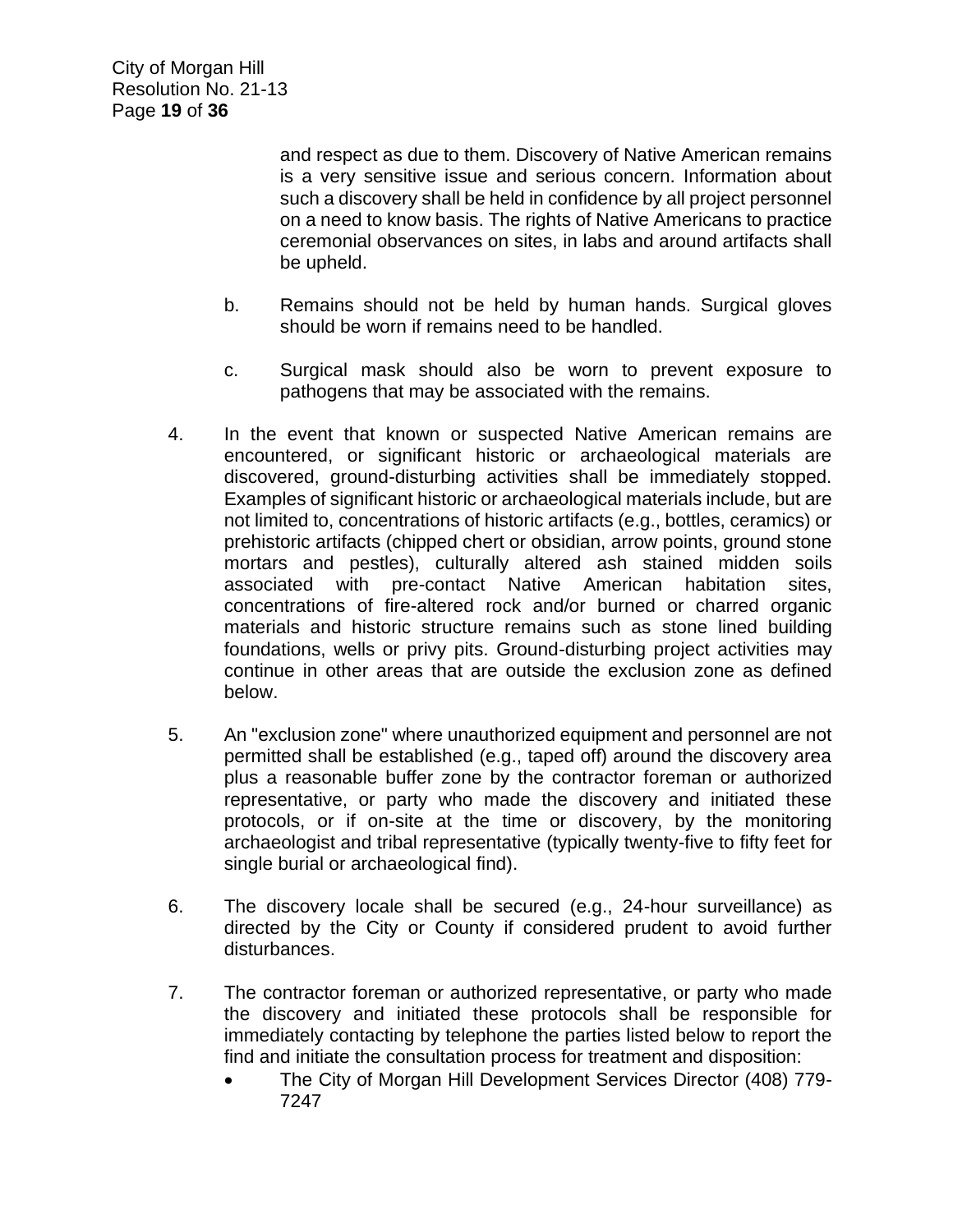City of Morgan Hill Resolution No. 21-13 Page **20** of **36**

- The Contractor's Point(s) of Contact
- The Coroner of the County of Santa Clara (if human remains found) (408) 793-1900
- The Native American Heritage Commission (NAHC) in Sacramento (916) 653-4082
- The Amah Mutsun Tribal Band (916) 481-5785 (H) or (916) 743- 5833 (C)
- The Tamien Nation (707)295-4011 (office) and (925)336-5359 (THPO)
- 8. The Coroner has two working days to examine the remains after being notified of the discovery. If the remains are Native American the Coroner has 24 hours to notify the NAHC.
- 9. The NAHC is responsible for identifying and immediately notifying the Most Likely Descendant (MLD). (Note: NAHC policy holds that the Native American Monitor will not be designated the MLD.)
- 10. Within 24 hours of their notification by the NAHC, the MLD will be granted permission to inspect the discovery site if they so choose.
- 11. Within 24 hours of their notification by the NAHC, the MLD may recommend to the City's Development Services Director the recommended means for treating or disposing, with appropriate dignity, the human remains and any associated grave goods. The recommendation may include the scientific removal and non-destructive or destructive analysis of human remains and items associated with Native American burials. Only those osteological analyses or DNA analyses recommended by the appropriate tribe may be considered and carried out.
- 12. If the MLD recommendation is rejected by the City of Morgan Hill the parties will attempt to mediate the disagreement with the NAHC. If mediation fails, then the remains and all associated grave offerings shall be reburied with appropriate dignity on the property in a location not subject to further subsurface disturbance.

#### **NOISE**

A. **Construction Hours:** The project shall comply with Chapter 8.28 of the Morgan Hill Municipal Code which prohibits construction activities between 8:00 PM and 7:00 AM, Monday through Friday, and between 6:00 PM and 9:00 AM on Saturdays. Construction activities may not occur on Sundays or federal holidays.

#### **GENERAL**

A. **Mitigation Fee Act:** Notice is hereby given that, pursuant to the Mitigation Fee Act, the City of Morgan Hill charges certain fees (as such term is defined in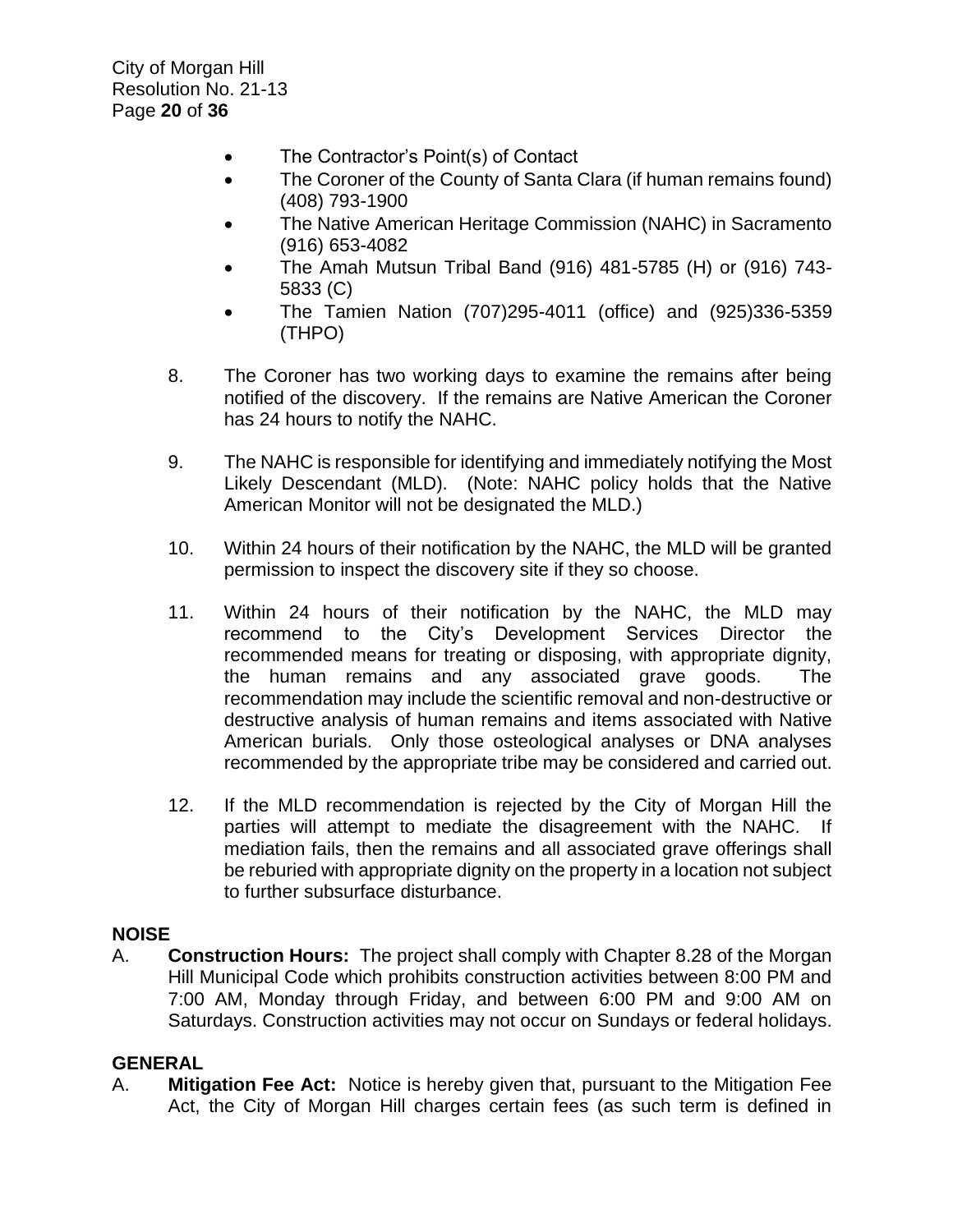City of Morgan Hill Resolution No. 21-13 Page **21** of **36**

> Government Code Section 66000) in connection with approval of this development project for the purpose of defraying all or a portion of the cost of public facilities related to this development project (Mitigation Fee Act Fees). These fees do not include fees for processing applications for governmental regulatory actions or approvals, fees collected as part of development agreements, or as a part of the application for the City's Residential Development Control System. The Mitigation Fee Act Fees applying to this project are listed in the schedule of fees to be provided at building permit stage. Notice is also hereby given that the Developer has an opportunity to protest the imposition of the Mitigation Fee Act Fees within 90 days of the approval or conditional approval of this development project and that the 90-day protest period has begun.

- B. **Covenants, Conditions and Restrictions**: The applicant shall provide a set of Covenants, Conditions and Restrictions (CC&R's), Bylaws and Articles of Incorporation, for review and approval by the Development Services Director prior to final occupancy or recordation of a final map. All such CC&Rs shall include the following:
	- 1. The Owners recognize that the use, modification and proper maintenance of the Common Area and public right-of-way(s)\* are for the benefit of all citizens of the City of Morgan Hill (City) and that the City is an intended third-party beneficiary of these covenants, conditions and restrictions and may, upon notice of hearing as set forth below, exercise the same powers of enforcement as the Association.

\*Public right-of-way: Exclusive of streets dedicated to and accepted by the City of Morgan Hill.

- 2. The City may, by mail or personal delivery, give written notice of the breach of any maintenance obligation to the Association with a demand that such breach be remedied. If such breach is not remedied within thirty (30) days of the mailing or delivery of such notice, the City shall have standing and the right (but not the obligation) to bring a court action against the Association and Owners to enforce such provision. In addition, the City shall be entitled to recover reasonable attorneys' fees and costs incurred in such action.
- 3. The Notice may also contain a date for a hearing on the matter before a City employee designated by the City (which hearing shall be held no sooner than fifteen (15) days after mailing of such notice), and if after such hearing the City determines that there has been inadequate maintenance, the City shall have the right (but not the obligation) to undertake the maintenance of the Common Area or public right-of-way in question. Any and all costs incurred by the City in so maintaining the Common Area or public right-of-way shall be a lien against all the properties included with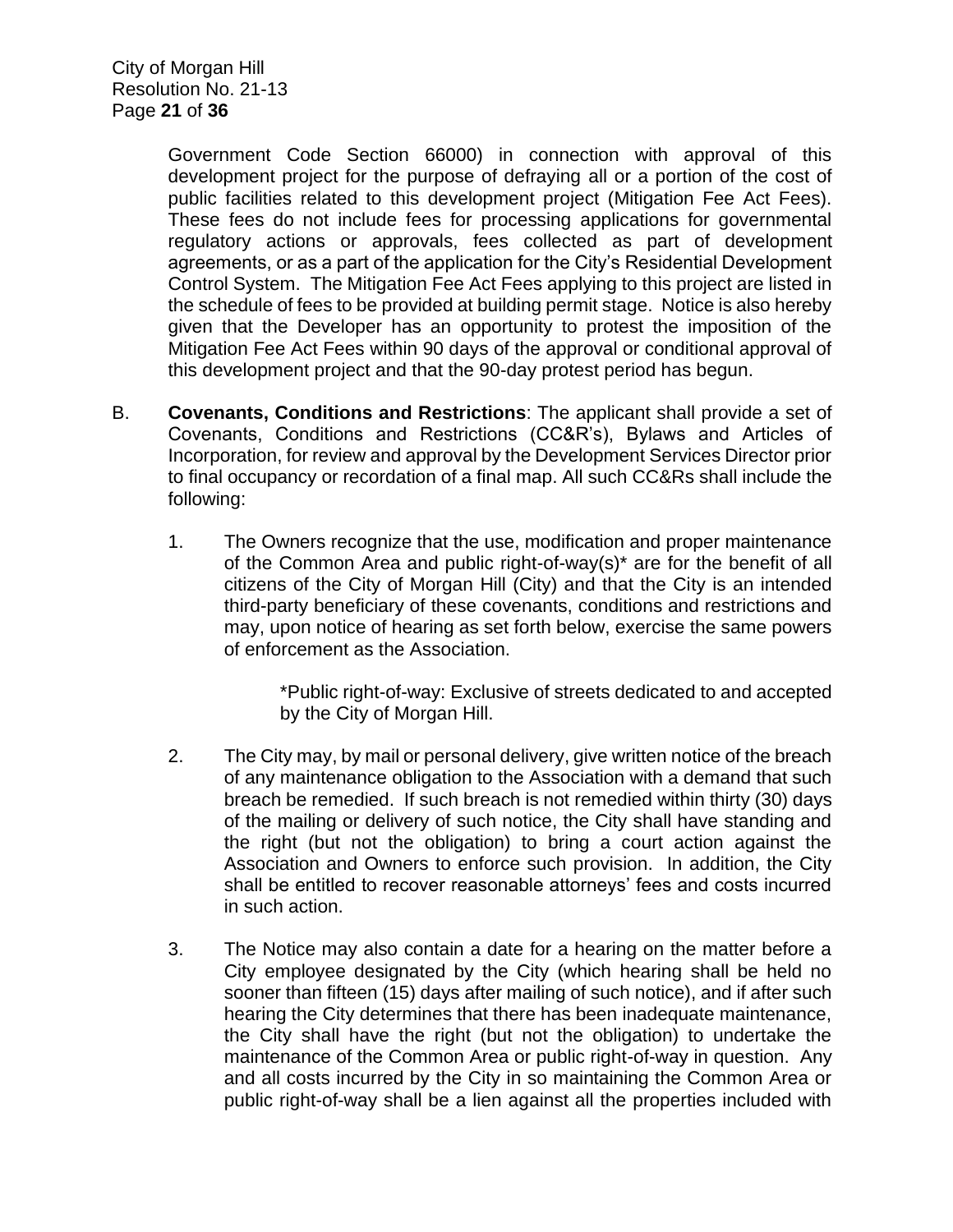the Project and shall be the personal responsibility of the Owners and the Association.

- 4. The entire Project and all of the properties located thereon shall be subject to the conditions and restrictions of all subdivision and other Project approvals by the City, with respect to the Project. Any changes and/or modifications to the Project and/or any Unit, including but not limited to changes to the exterior of any Unit, may be subject to review and approval of the City of Morgan Hill as may be determined by review of the Project approvals by the City of Morgan Hill.
- 5. This section may not be amended without the prior written consent of the Development Services Director for the City. Nothing contained in this section shall limit any other right or remedy which the City may have under its ordinances or state law.
- 6. For the purposes of this section, the question of whether there has been a breach of a maintenance obligation or adequate maintenance shall be determined by the provisions of the original Declaration as first recorded with the County Recorder for Santa Clara County and by any amendment thereto, but only to the extent that such maintenance obligation or duty of maintenance is increased by such amendment.

# **ENGINEERING DIVISION**

# **PROJECT SPECIFIC**

- A. **STORMWATER**:Although this project is located within the jurisdiction of the San Francisco Bay (Region 2) Regional Water Quality Control Board (RWQCB), the City's Residential Development Design and Development Standards require that the project comply with the requirements of the Central Coast Region (Region 3) as documented by the Stormwater Management Guidance Manual for Low Impact Development & Post‐Construction Requirements ("Stormwater Guidance Manual"). In addition, since the City's National Pollutant Discharge Elimination System (NPDES) Permit was issued by the Central Coast Region (Region 3), the NPDES Permit provisions can be applied to this project. The project shall comply with the following at improvement plan/building permit stage:
	- 1. Add complete Hydrograph model results in the final Stormwater Control Plan/Report (SWCP) to confirm drawdown times.
	- 2. Perform site-specific infiltration tests at the locations of the proposed underground infiltration facilities at appropriate depths corresponding to the bottom of BMP facilities. Additional review of the underground infiltration facilities will be performed at improvement plan/building permit stage after results of site-specific infiltration tests are obtained.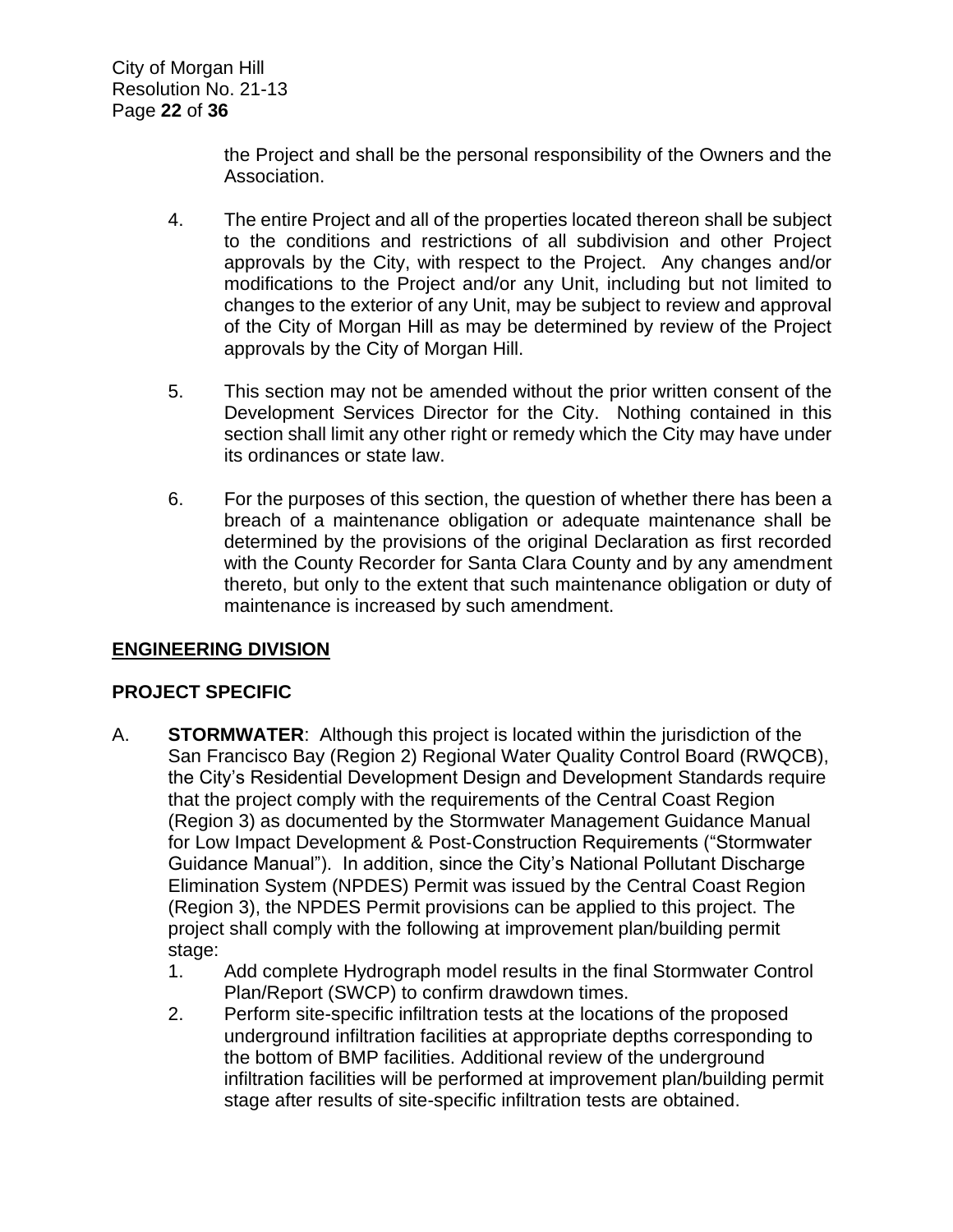- 3. Submit the analysis and drainage calculations for the site's detention/retention facilities.
- 4. Show a site-specific construction detail for the underground infiltration facilities.
- 5. Provide verification that the Stormchamber includes enough sediment trap devices (i.e. pretreatment devices) throughout the Stormchamber manifold to meet water quality treatment requirements.
- 6. Provide verification that there are adequate inspection ports in the Stormchamber for operation & maintenance.
- 7. Include specific details and notes on the Erosion Control Plan to protect the Stormchamber areas until construction is complete & stabilized.
- 8. The project's final SWCP shall include the following:
	- a. Completed hydrograph model results to confirm drawdown times.
	- b. Signed and dated Performance Requirement Checklists.
	- c. A copy of the project's Stormwater BMP Operation & Maintenance Agreement.
	- d. An Operation & Maintenance Plan that includes all items listed in Section 8 of the Stormwater Management Guidance Manual.
	- 9. Trash Enclosure Areas:
	- a. Show the pad for the enclosure designed to drain inward, and the grade surrounding the enclosure designed to not drain into the enclosure.
	- b. Within the trash enclosure, install an area drain with an approved (Zurn) vandal proof drain and plumb to the sanitary sewer system with grease trap. Locate the grease trap within the trash enclosure footprint.
- 10. Direct runoff from the proposed dog park area away from the existing offsite, privately-owned Madrone Business Park stormwater quality basin that is located on APN: 726-35-021.

# B. **STREET IMPROVEMENTS**

- 1. The widths of the driveway approaches at Monterey Road and Madrone Parkway shall be 24'.
- 2. At improvement plan/building permit stage, upgrade the existing curb ramp on the northeast corner of the Monterey Road/Madrone Parkway intersection to current American with Disabilities Act (ADA) standards to be consistent with the City's Street Standard Details.
- 3. Detailed review of the proposed street improvements, including Broadband design, will be performed at the improvement plan stage.
- 4. At improvement plan stage, the project will be required to evaluate the pavement condition of Monterey Road and improve the street, as necessary, to meet current City standards for arterials. Evaluation may involve pavement core sampling at multiple locations to the satisfaction of the City Engineer.
- 5. **Traffic Mitigation Measures**: At improvement plan stage, show the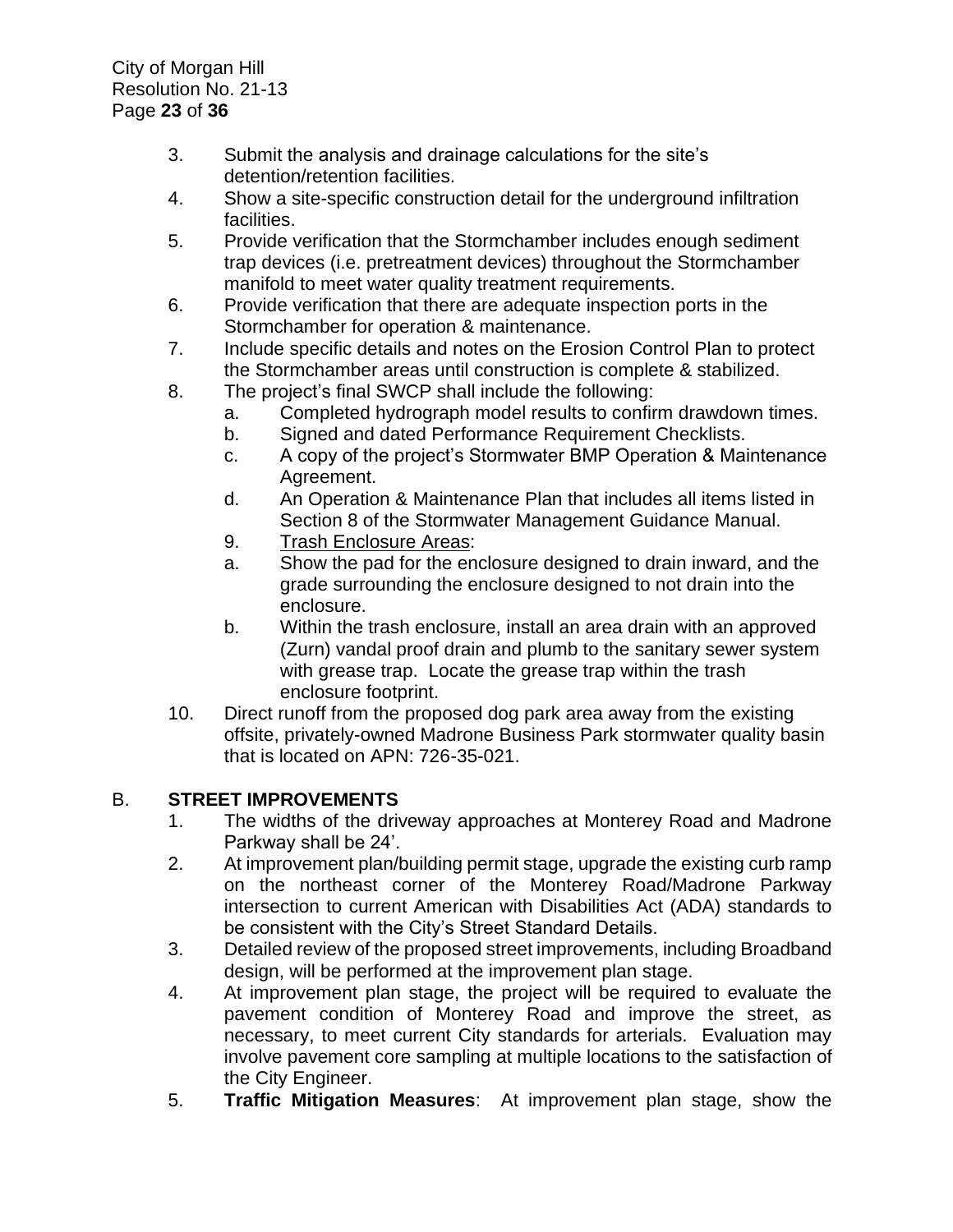following traffic mitigation measures on the improvement plans for City review:

- a. Dedicated eastbound left-turn lane on Madrone Parkway to serve the project driveway.
- b. Right-turn channelization island at the Monterey Road driveway to restrict inbound and outbound left-turns at the driveway.
- 6. **Bus Stop Improvements**: At improvement plan stage, the plans shall be referred to Valley Transportation Authority (VTA) to confirm the required bus stop placement and bus stop improvements.

# C. **UTILITIES**

- 1. Align the 6" sewer lateral perpendicular to the existing City sewer main at Monterey Road in accordance with City Standard drawings S-2 and S-3. There shall be no direct lateral connections into City sewer manhole facilities.
- 2. The project's fire service(s) shall be reviewed at improvement plan/building permit stage and is subject to the approval by the City Engineer and the City's Fire Prevention Division. The fire service(s) shall be separate from the private, on-site domestic water main and shall have a separate public lateral tap.
- 3. The project's irrigation service(s) shall have a separate public lateral tap.
- 4. **Private Sanitary Sewer Maintenance Agreement**: Prior to building permit issuance or prior to building final, the Owner(s) shall enter into a Private Sanitary Sewer Maintenance Agreement with the City for maintenance of all private sanitary sewer facilities which includes the private sewer mains, sewer laterals, force main and lift station. The Agreement shall be recorded at the County Recorder's Office prior to building final.

# **GENERAL**

- A. **Public and Private Improvements**: The applicant shall cause the construction of all public and private improvements in accordance with the latest City Standard Drawings and Specifications. **(MHMC 12.02.090 A; 17.32.010 A)**
- B. **Improvement Plans**: The applicant shall submit as part of the improvement drawings for the project, profiles of all improvements in the project and typical cross-sections of all streets and details of curbs, gutters, and sidewalks, to be accomplished to the satisfaction of the City Engineer. (MHMC Sec 17.32.060 B; 17.32.070; 17.32.080 A)
	- 1. Improvement plans are to show water lines, sanitary sewer, storm drain system, pavement widths, curve radius, and existing utilities.
- C. **Encroachment Permit**: Obtain an encroachment permit from the City of Morgan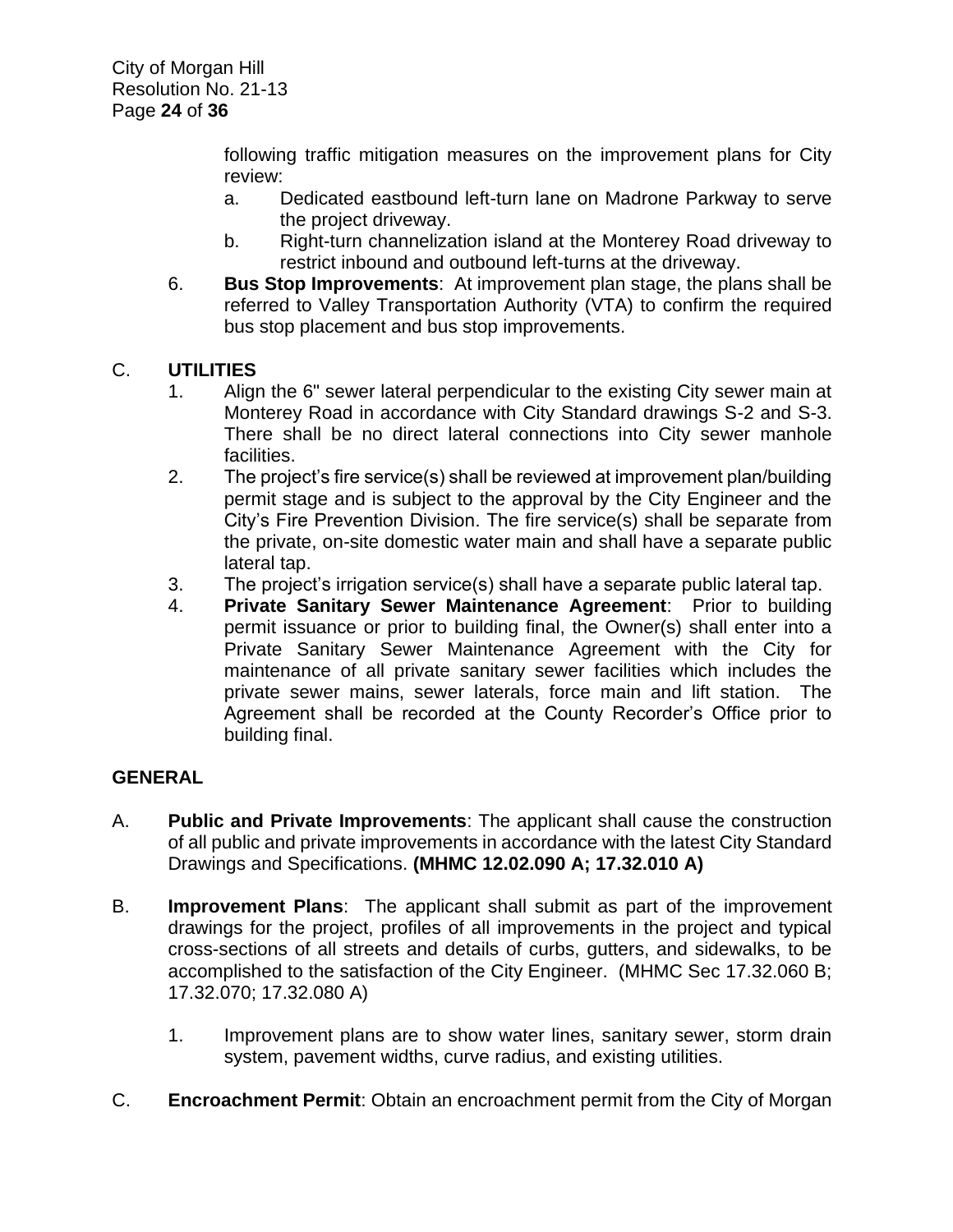Hill and provide guarantee covering off-site improvements. (MHMC 12.08.040 A; 12.08.090)

- D. **Improvement Agreement**: Enter into an Improvement Agreement] with the City of Morgan Hill to cover required improvements. (MHMC 12.02.150; 17.32.010 B; 17.32.160)
- E. **Impact Fees and Fee Increase**: The City of Morgan Hill, pursuant to City Code Chapter 3.56 has established impact fees to finance the cost of improvements required by new development. City Code Chapter 3.56.050 provides for automatic annual (July 1st) adjustment of those fees in existence utilizing the Engineering News Record Index for the preceding twelve months. The City maintains historical records on the Engineering News Record Index. These records are available for inspection during normal business hours. (MHMC 3.56.010; 3.56.030; 3.56.050)
	- 1. The developer shall pay all applicable impact fees and other engineering review fees prior to building permit issuance and at building final. The fees shall be based on the Public Works Fee Schedule prepared by Land Development Engineering.

# **STREET IMPROVEMENTS**

- A. **Public and Private Streets**: The applicant shall cause the design and construction of all new public and private streets serving the project. The design of all new public and private streets shall be consistent with the General Plan Land Use and Circulation Element as well as the Street Standard Details as contained within the Public Works Standards Details. The construction of the streets shall be undertaken to the lines and grades and in a manner satisfactory to the City Engineer. All street improvements shall be constructed to the satisfaction of the City Engineer. The timing of the improvements will be determined by the City. (MHMC 12.02.010; 12.02.090; 17.32.060 B; CMH General Plan; CMH Design Standards and Standard Details for Construction)
- B. **Installation and Dedication of Streets**: The project shall install and dedicate street improvement including, but not limited to, curb and gutter, sidewalk, compaction, street paving, oiling, storm drainage facilities, sewer and water, fire protection, undergrounding of utilities and street lighting in conformance with City of Morgan Hill requirements. **(MHMC 12.02.010; 12.02.50; 12.02.080; 12.02.100; 17.28.010; 17.32.060)**
- C. **Right-of-Way Dedications:** The project shall dedicate a total of 55 feet from center line of public right-of-way on Monterey Road and Taylor Avenue. **(MHMC 12.02.010; 12.02.50; 12.02.080; 12.02.90; 12.02.100; 17.28.010)**
- D. **Corner Cutoff Dedication:** The project shall dedicate the required corner cutoff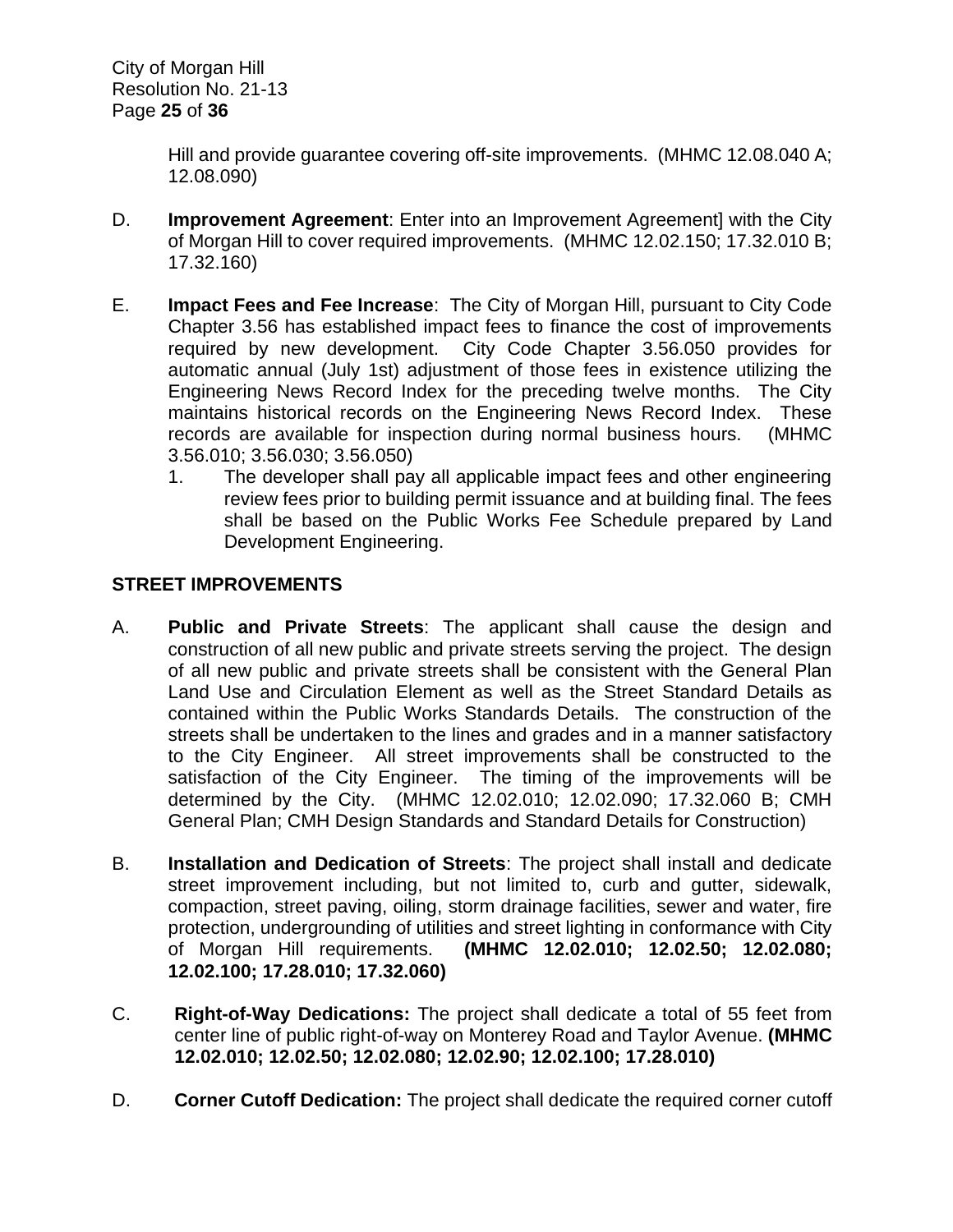at the intersection of Monterey Road and Madrone Parkway. **(MHMC 12.02.010; 12.02.50; 12.02.080; 12.02.100; 17.28.010)**

- E. **Underground Existing Utilities**: All existing overhead utilities adjacent to any site boundary or along any street frontage of site shall be placed underground in accordance with City standards and affected utility company guidelines. **(MHMC 12.02.090 B; 17.32.020 E.1)**
- F. **Street Trees**: The proposed street trees shall comply with the street tree species and spacing listed under the applicable zone in the Master Street Tree List of the City's Master Street Tree Plan.

# **SANITARY SEWER SYSTEM**

- A. **Design of Sewer Improvements**: The applicant shall cause to be undertaken the design and construction of sanitary sewer improvements including, but not limited to installation of sewer line extension on the proposed public street(s) or private street(s)/drive aisle(s). The sanitary collection system shall include, but not be limited to manholes with manhole frames and covers, cleanouts, wyebranches and laterals, and separate sewer taps to each lot. These are to be installed by the developer. **(MHMC 13.20.355; 17.32.020 C; CMH Sewer System Master Plan; CMH Design Standards and Standard Details for Construction)**
- B. **Sewer Connections**: All existing and future sewer lines shall be tied into the City's system and existing septic systems shall be abandoned in accordance with City requirements. **(MHMC 13.24.060; 17.32.20 C)**

# **STORM DRAIN SYSTEM**

- A. **Storm Drainage Study**: A complete storm drainage study of the proposed development must be submitted showing amount of run-off, and existing and proposed drainage structure capacities. This study shall be subject to review and approval by the City Engineer. All needed improvements will be made by the applicant. No overloading of the existing system will be permitted. **(MHMC 17.32.020 B;17.32.090; CMH Design Standards and Standard Details for Construction)**
- B. **Storm Drainage Design**: The applicant shall cause the design and construction to be undertaken for a storm drainage collection system shown on the Tentative Map/Design Review plans. All storm drain improvements shall be constructed to the satisfaction of the City Engineer. **(MHMC 17.32.020 A & B)**
- C. **Storm Drainage Capacity**: Collection system shall be designed to be capable of handling a 10-year storm without local flooding. On-site detention facilities shall be designed to a 25-year storm capacity. Streets shall be designed to carry 100 year storm. Items of construction shall include, but not be limited to installation of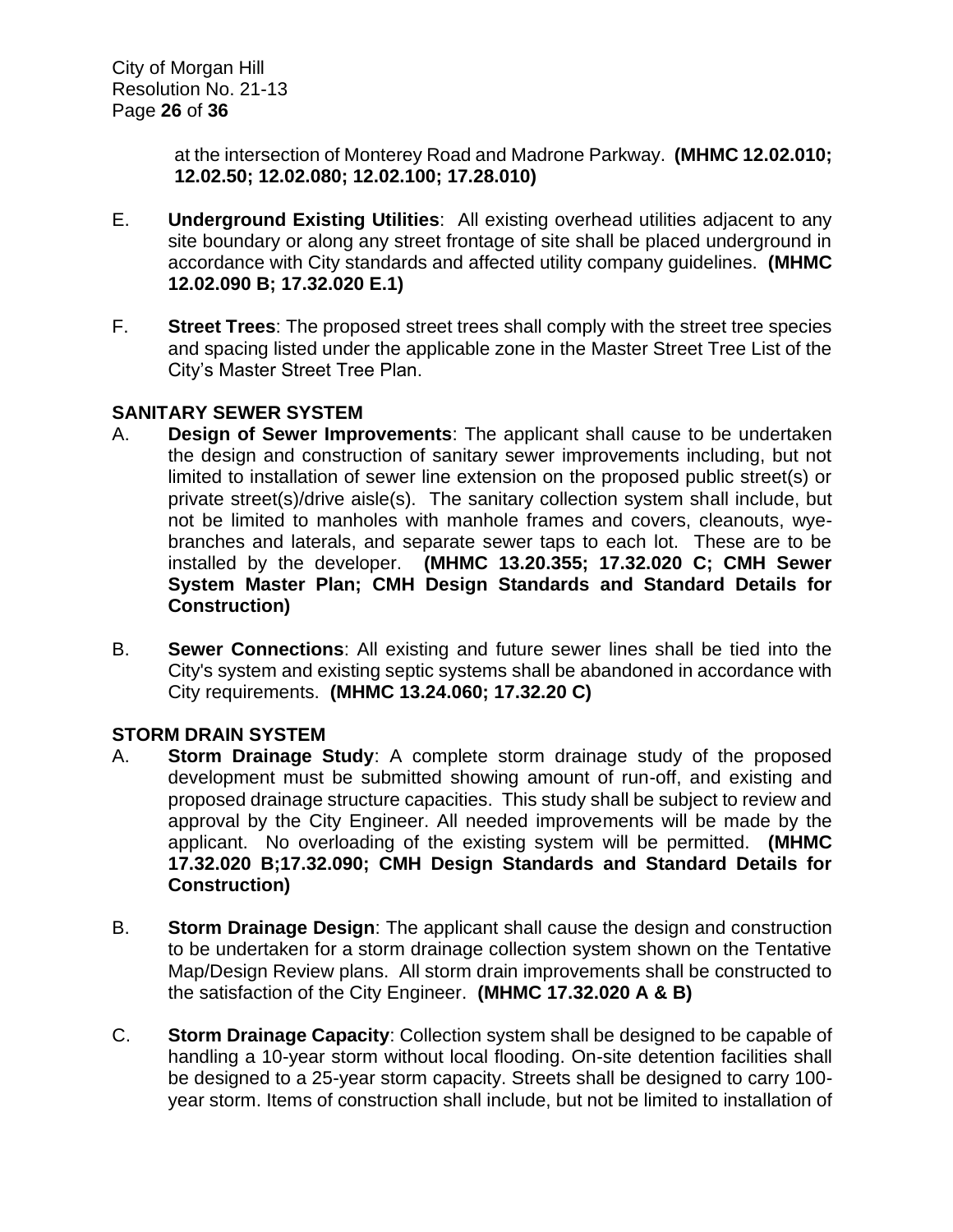storm line extension on proposed public street(s), surface and subsurface storm drain facilities, manholes with manhole frames and covers, catch basins and laterals. Note: the project may be required to **retain** stormwater runoff as part of resolution R3-2013-0032 prior to releasing discharge rates at pre-development flows. **(MHMC 17.32.020 B; 18.74.440; CMH Design Standards and Standard Details for Construction; CMH Storm Drainage System Master Plan)**

- D. **Storm Drainage General Requirements:** Prior to final map approval or issuance of a grading permit, the applicant shall complete the following to the satisfaction of the City Engineer.
	- 1. Storm drain calculations to determine detention/retention pond sizing and operations.
	- 2. Plan describing how material excavated during construction will be controlled to prevent this material from entering the storm drain system.
	- 3. Water Pollution Control Drawings (WPCD) for Sediment and Erosion Control. (**CMH Design Standards and Standard Details for Construction)**
- E. **NPDES Construction Activity General Permit/SWPPP Requirements**: As required by the State Water Resources Control Board (SWRCB) Order No. 2009- 0009-DWQ, construction activity resulting in a land disturbance of one (1) acre or more of soil, or whose projects are part of a larger common plan of development that in total disturbs more than one (1) acre, are required to obtain coverage under the National Pollutant Discharge Elimination System (NPDES) General Permit No. CAS000002 for Discharges of Storm Water Associated with Construction Activity (General Permit). To be permitted with the SWRCB under the General Permit, owners must file a complete Notice of Intent (NOI) ONLINE at: <http://smarts.waterboards.ca.gov/smarts/faces/SwSmartsLogin.jsp>and develop a Storm Water Pollution Prevention Plan (SWPPP) Manual in accordance with the General Permit. The SWPPP Manual shall follow the CASQA SWPPP template/format at [https://www.casqa.org/store/products/tabid/154/p-167](https://www.casqa.org/store/products/tabid/154/p-167-construction-handbookportal-initial-subscription.aspx) [construction-handbookportal-initial-subscription.aspx](https://www.casqa.org/store/products/tabid/154/p-167-construction-handbookportal-initial-subscription.aspx) and shall be approved by Public Works Engineering. A Waste Discharger Identification (WDID) number to be issued to the construction site after the SWRCB receives and verifies the submitted ONLINE NOI information. The WDID number and approved SWPPP Manual shall be provided to Public Works and the Building Department prior to any approval of grading activities **(SWRCB NPDES General Permit CA000002).**

# F. **NPDES General Permit/Site SWPPP Inspections and Compliance**:

1. ALL project onsite and offsite construction activity shall have the site inspected by a **qualified third party SWPPP Inspector (QSD or QSP or RCE).**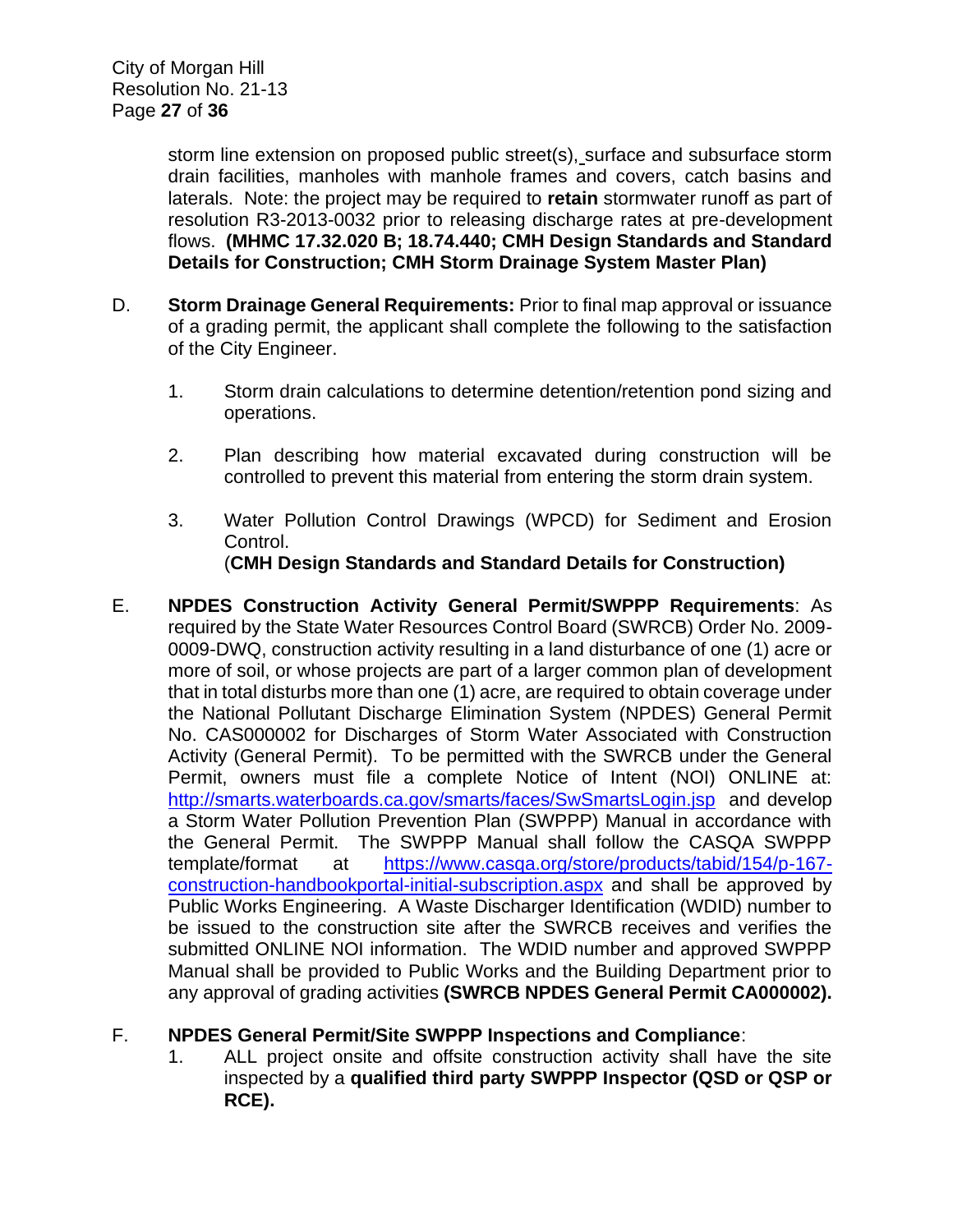- 2. SWPPP Inspections shall occur weekly during the rainy season (September  $15<sup>th</sup>$  thru May  $1<sup>st</sup>$ ).
- 3. SWPPP Inspections shall occur bi-weekly during the non-rainy season.
- 4. 48 hours prior to and following a forecasted rain event, SWPPP Inspections shall occur in addition to those of items 2 or 3 above.
- 5. Per each of the inspection conditions 2, 3, or 4, the NPDES SWPPP Inspector shall certify in writing to the Building and Public Works Department if the site is in compliance or non-compliance with the NPDES General Permit for Stormwater, site SWPPP Manual, and Water Pollution Control Drawings (per the CMH-SWPPP Inspection Check List to be provided by Public Works). QSD/QSP SWPPP Inspectors shall forward onsite and offsite information/certification to the Building (on-site private property issues) and Public Works (public right-of-way issues) inspectors respectively.
- 6. Prior to rain events, BMPs\* not in compliance will need to be corrected immediately.
- 7. Illicit discharges per the NPDES General Permit, non-compliance of tracking control, and inlet protection within the public right of way shall be address immediately.
- 8. Other non-compliance issues need to be addressed within a 24-hour period.
- 9. Non-compliance issues which have been corrected shall be verified by NPDES SWPPP Inspector by a follow up inspection.
- 10. BMPs maintenance/inspections shall include tree protection if applicable.

# **WATER SYSTEM**

- A. **Domestic Water System**: The applicant shall cause the design and construction to be undertaken of a domestic water system to the satisfaction of the City Engineer. The water system improvements shall be constructed within public easements or street rights-of-way to the satisfaction of the City Engineer and dedicated to the City. **(MHMC 17.32.020 A & D; CMH Design Standards and Standard Details for Construction; CMH Water System Master Plan)**
- B. **Water Well Abandonment**: Abandonment of any existing water well shall be in conformance with Santa Clara Valley Water District (SCVWD) Ordinance 90-1. Location and disposition to be shown on the plan. Well(s) shall be properly registered with the SCVWD and either be maintained or abandoned in accordance with SCVWD standards.
- C. **Water Master Meter**: All residential units are being served by one master public meter and shall be privately sub-metered as allowed pursuant to Section 13.04.130.C of the Morgan Hill Municipal Code. The owner of a multi-unit residential development that includes habitable dwellings, may, upon compliance with the following, install separate private submeters to each residential unit in lieu of installing separate public meters directly to the municipal water system: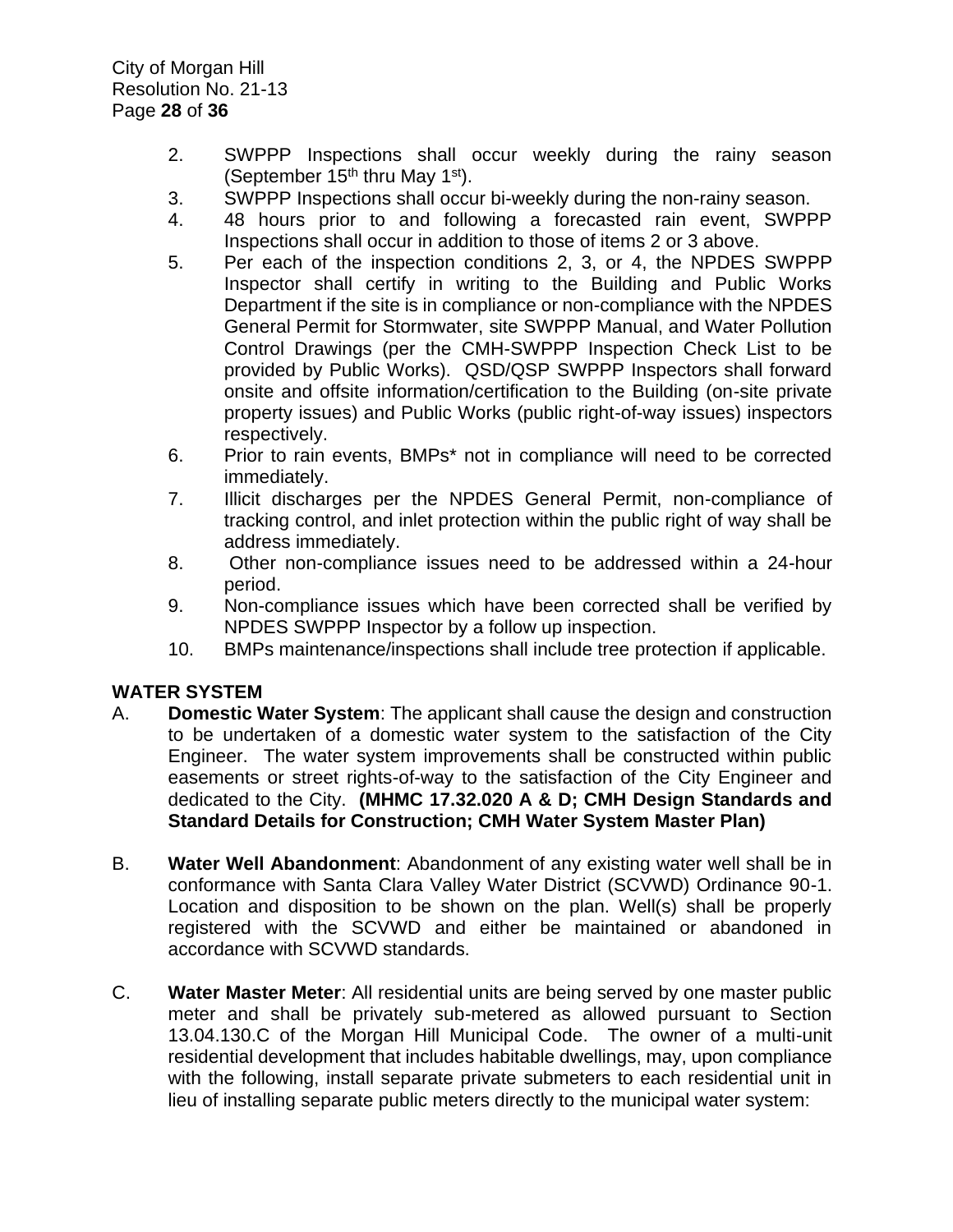- 1. The owner shall obtain approval/permit from the Public Works Department for the submeter system.
	- a. Any submeters shall accurately and completely measure all water consumed from the municipal water system.
	- b. The owner shall agree to charge the tenant of each unit a water utility charge strictly based on the consumption by the occupants of the unit.
	- c. Installation, maintenance and monitoring of the submeter system shall be the responsibility of the owner, and in no circumstances shall the city be responsible.
	- d. If any water conservation plan is implemented or imposed by the city, the owner shall be responsible for complying with any reductions required by such plan as measured by consumption on the meter(s) directly connected to the municipal water system.
- 2. Failure to abide by the above conditions, and/or any other conditions the city may impose, may result in revocation of any permit issued and/or other action as authorized by law, such as at the owners expense install individual public water meters for each unit.
- 3. Owner/developer shall provide an agreement with the City to cover/outline the requirements of section 13.04.130.C of the Municipal Code to be reviewed and approved by the City Engineer or designee.
- 4. Records of bookkeeping and private sub-metering usage shall be accurately maintained digitally. Upon request from the City, records shall be produced to the city within a 24-hour period.

# **OTHER CONDITIONS**

- A. **Easement Dedications**: The owner shall dedicate all necessary utility easements. **(MHMC 12.02.080 D; 17.28.010 A)**
- B. **Undergrounding new utilities**: The applicant shall cause the design and construction required to underground all electric, gas, Cable TV and communication lines within the development. Such design and construction shall be to the satisfaction of the affected utilities and the City Engineer. (MHMC 17.32.020 E.1)
- C. **Landscaping and Irrigation Systems**: Landscaping and irrigation systems serving common areas that are required to be installed in the public right-of-way on the perimeter of this tract area shall be continuously maintained by the property owner or designated maintenance entity.
- D. **Final Landscape Plans**: Final landscape plans shall be submitted with and included as part of the improvement plans for the subdivision. **(MHMC 17.08.090)**
- E. **Pre-construction Meeting**: Prior to the approval of any Building Permit for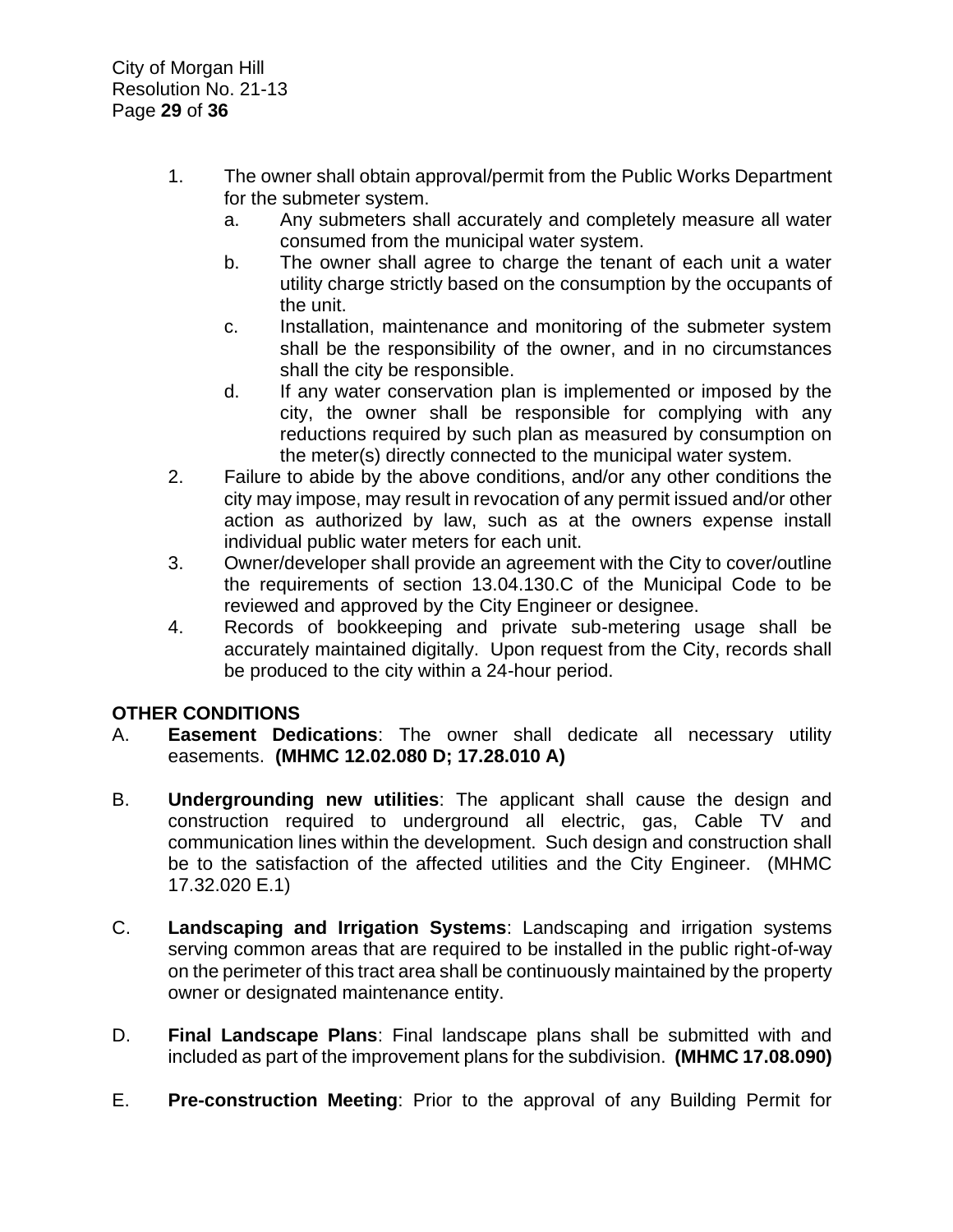grading activity, the developer shall schedule a pre-construction meeting with the Public Works Inspection Division with the following project team members:

- 1. Civil Engineer of record
- 2. Geotechnical Engineer of record
- 3. Third Party QSD/QSP SWPPP Inspector
- 4. General Contractor
- 5. Sub-Contractors

#### **NPDES WATER QUALITY STORMWATER MANAGEMENT DEVELOPMENT STANDARDS**

A. **Stormwater Post Construction Requirements (PCRs)**: Project shall comply with the California Regional Water Quality Control Board Central Coast Region Resolution No. R3-2013-0032 as documented by the **Stormwater Management Guidance Manual for Low Impact Development and Post-Construction Requirements** (developed from Resolution No. R-2013-0032 Attachment 1 and 2 at:

[http://www.waterboards.ca.gov/centralcoast/water\\_issues/programs/stormwater/](http://www.waterboards.ca.gov/centralcoast/water_issues/programs/stormwater/docs/lid/lid_hydromod_charette_index.shtml) [docs/lid/lid\\_hydromod\\_charette\\_index.shtml\)](http://www.waterboards.ca.gov/centralcoast/water_issues/programs/stormwater/docs/lid/lid_hydromod_charette_index.shtml). A copy of the guidance manual can be obtained through the Land Development Engineering webpage. Project shall provide Stormwater Runoff Management Plan, Stormwater Control Plan Checklist and applicable calculations per the Stormwater Management Guidance Manual for Low Impact Development and Post-Construction Requirements. Project shall meet the applicable requirements of the Stormwater Management Guidance Manual for Low Impact Development and Post-Construction Requirements:

- 1. Performance Requirement 1: Site Design and Runoff Reduction
- 2. Performance Requirement 2: Water Quality Treatment
- 3. Performance Requirement 3: Runoff Retention
- 4. Performance Requirement 4: Peak Management
- B. **Peak Storm Water Runoff Discharge Rates** Post-development peak storm water runoff discharge rates shall not exceed the estimated pre-development rate for developments where the increased peak storm water discharge rate will result in increased potential for downstream erosion. Note: the project may be required to **retain** stormwater runoff as part of resolution R3-2013-0032 prior to releasing discharge rates at pre-development flows.
- C. **Provide Storm Drain System Stenciling and Signage** Storm drain stencils are highly visible source controls that are typically placed directly adjacent to storm drain inlets. The stencil contains a brief statement that prohibits the dumping of improper materials into the storm water conveyance system. Graphical icons, either illustrating anti-dumping symbols or images of receiving water fauna, are effective supplements to the anti-dumping message. All storm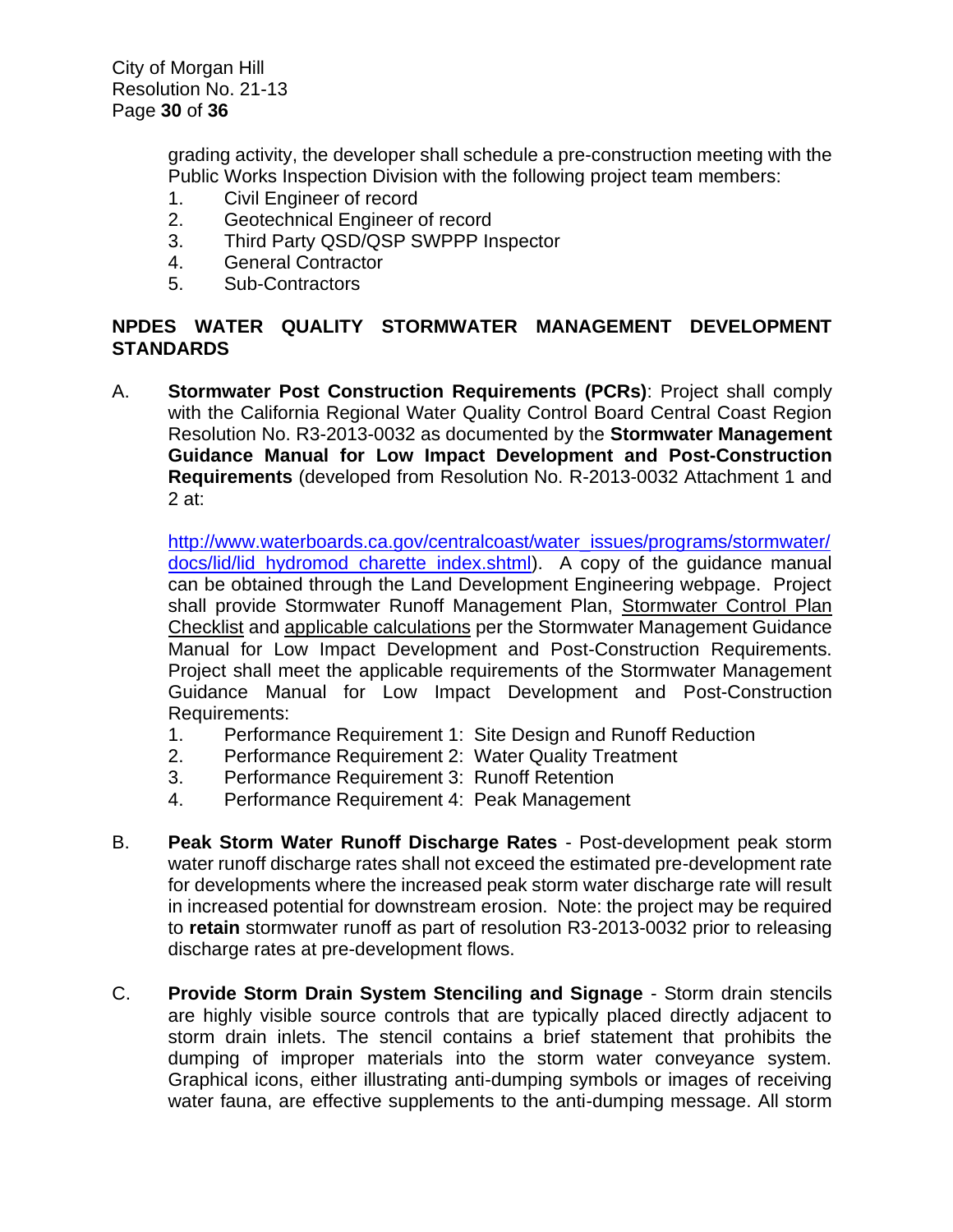drain inlets and catch basins within the project area must be stenciled with prohibitive language (such as: "NO DUMPING – DRAINS TO CREEK") and/or graphical icons to discourage illegal dumping. Signs and prohibitive language and/or graphical icons, which prohibit illegal dumping, must be posted at public access points along channels and creeks within the project area. Legibility of stencils and signs must be maintained.

- D. **Design Standards for Structural or Treatment Control BMPs** The postconstruction treatment control BMPs shall incorporate, at a minimum, either a volumetric or flow-based treatment control design standard, or both, as identified below to mitigate (infiltrate, filter or treat) stormwater runoff:
	- 1. Volumetric Treatment Control BMP
		- a. The 85th percentile 24-hour runoff event determined as the maximized capture storm water volume for the area, from the formula recommended in Urban Runoff Quality Management, WEF Manual of Practice No. 23/ASCE Manual of Practice No. 87, (1998); or
		- b. The volume of annual runoff based on unit basin storage water quality volume, to achieve 80 percent or more volume treatment by the method recommended in California Stormwater Best Management Practices Handbook – Industrial/ Commercial, (2003); or
		- c. The volume of runoff produced from a historical-record based reference 24-hour rainfall criterion for "treatment" that achieves approximately the same reduction in pollutant loads achieved by the 85th percentile 24-hour runoff event.
	- 2. Flow Based Treatment Control BMP
		- a. The flow of runoff produced from a rain event equal to at least two times the 85th percentile hourly rainfall intensity for the area; or
		- b. The flow of runoff produced from a rain event that will result in treatment of the same portion of runoff as treated using volumetric standards above.
- E. **Stormwater Runoff Management Plan (SWRMP)** The stormwater runoff management plan shall include sufficient information to evaluate the environmental characteristics of affected areas, the potential impacts of the proposed development on water resources, and the effectiveness and acceptability of measures (post construction BMPs) proposed for managing stormwater runoff.
	- 1. The stormwater runoff management plan shall be prepared under the direction of a professional civil engineer registered in the State of California. The responsible professional civil engineer shall stamp and sign the approved stormwater runoff management plan.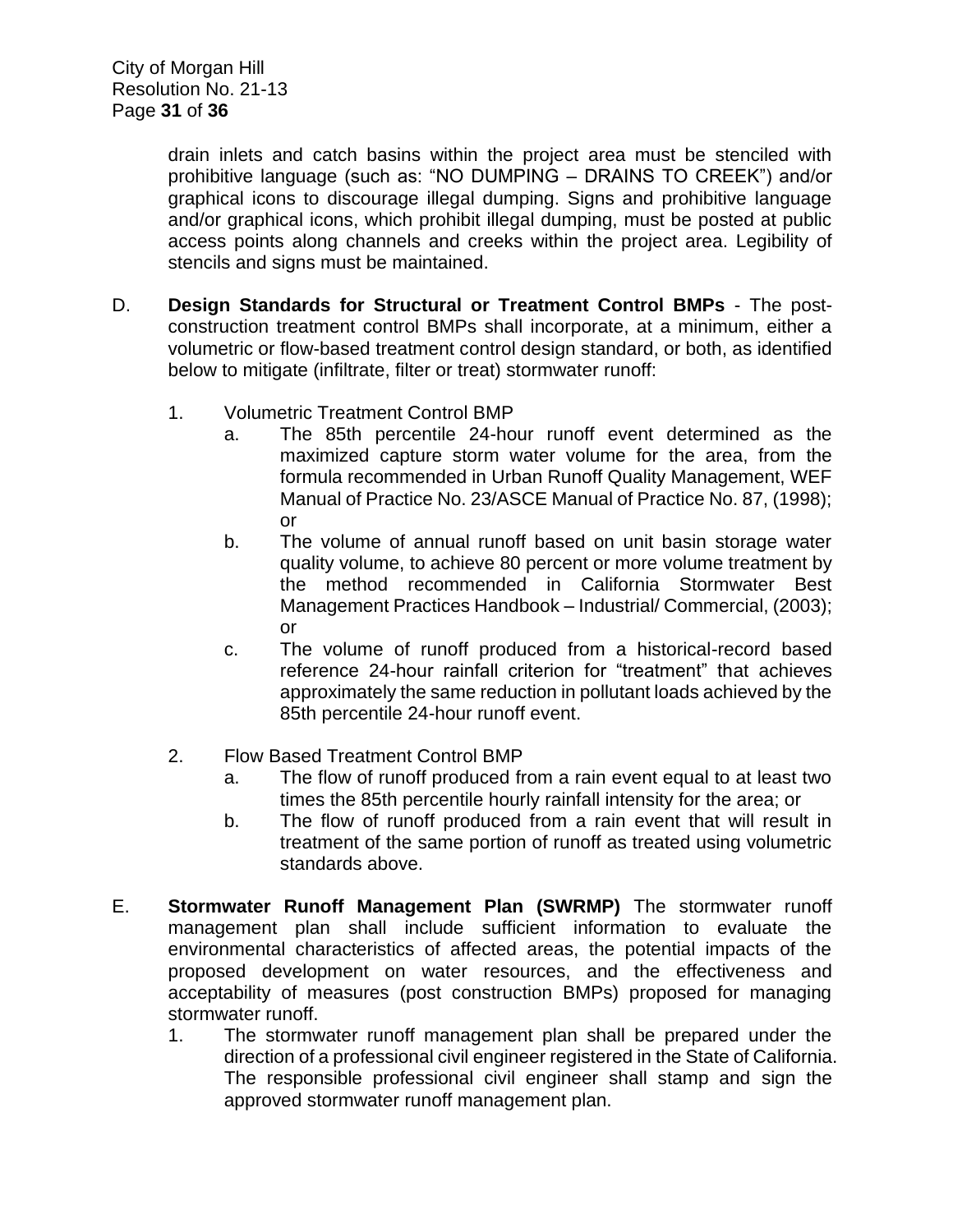2. The City Engineer or designee may require a developer to provide a signed certification from the civil engineer responsible for preparing the stormwater runoff management plan that all stormwater best management practices have been designed to meet the requirements of this chapter.

#### F. **Stormwater BMP operation, maintenance, and replacement responsibility**

- 1. Prior to building final, the property owner(s) shall submit a signed certification (with signature, date & license number/seal) certifying that all post-construction stormwater management/BMP facilities shown on the as-built drawings were inspected by the civil engineer (or by a qualified 3rd party stormwater inspector hired by the permittee/owner) and have been constructed in accordance with the approved plans and specifications.
- 2. All on-site stormwater management facilities shall be operated and maintained in good condition and promptly repaired/replaced by the property owner(s) or other legal entity approved by the City.
- 3. Any repairs or restoration/replacement and maintenance shall be in accordance with City-approved plans.
- 4. The property owner(s) shall develop a maintenance schedule for the life of any stormwater management facility and shall describe the maintenance to be completed, the time period for completion, and who shall perform the maintenance. This maintenance schedule shall be included with the approved Stormwater Runoff Management Plan.
- G. **Stormwater BMP operation and Maintenance Agreement (SWBOMA) required -** Prior to the issuance of any building permit requiring stormwater management BMPs, the owner(s) of the site shall enter into a formal written Stormwater BMP Operation and Maintenance Agreement with the City. The City shall record this agreement, against the property or properties involved, with the County of Santa Clara and it shall be binding on all subsequent owners of land served by the storm water management BMPs. The City standard Stormwater BMP Operation and Maintenance Agreement will be provided by Land Development Engineering at building permit/improvement plan stage.

#### H. **Stormwater BMP inspection responsibility**

- 1. The property owner(s) shall be responsible for having all stormwater management facilities inspected for condition and function by a **certified Qualified Stormwater Practitioner (QSP)**.
- 2. Unless otherwise required by the chief engineer or designee, stormwater facility inspections shall be done at least twice per year (April  $15<sup>th</sup>$  and September  $15<sup>th</sup>$ ) by the QSP. Written records shall be kept of all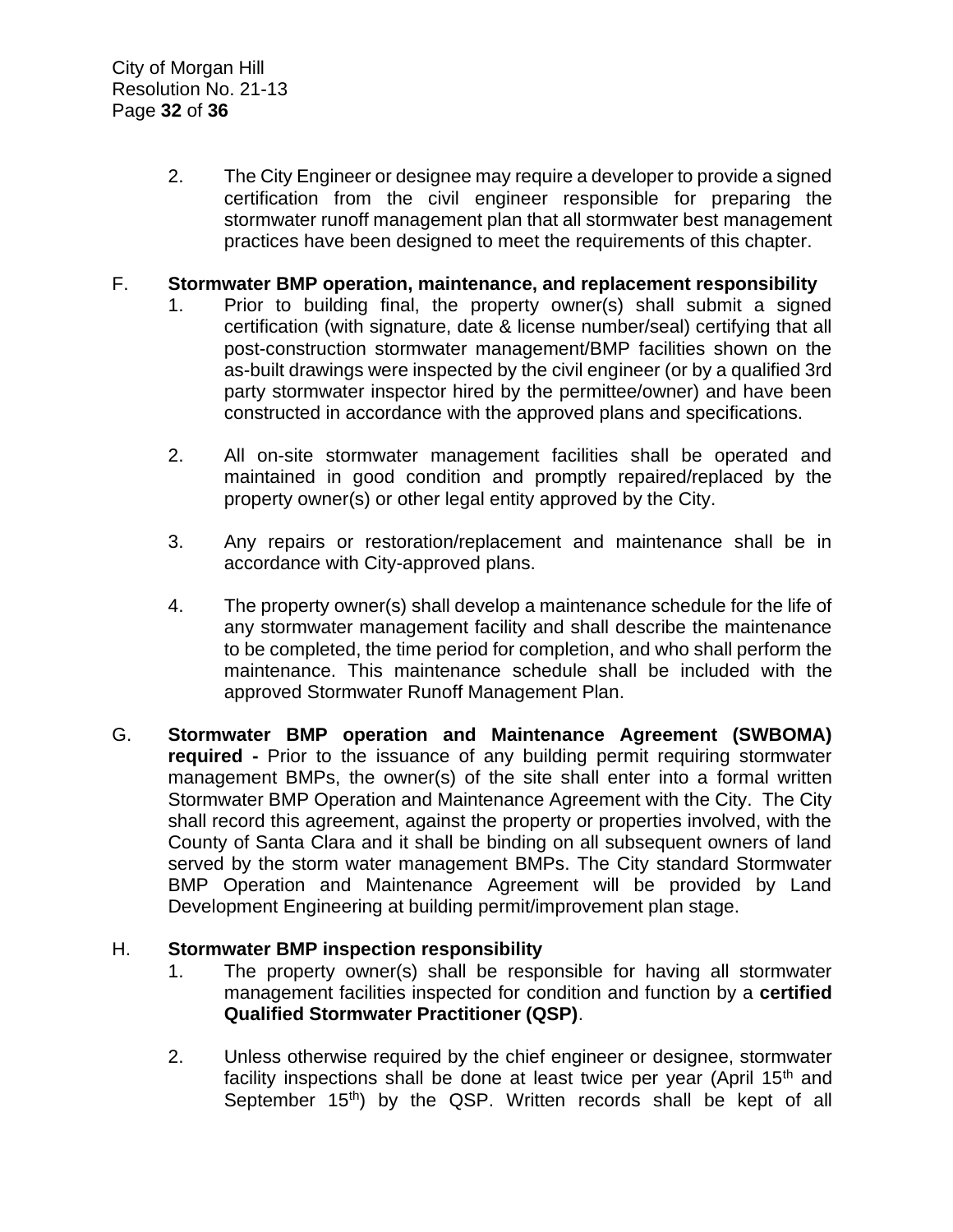City of Morgan Hill Resolution No. 21-13 Page **33** of **36**

inspections and shall include, at minimum, the following information:

- a. Site address;
- b. Date and time of inspection;
- c. Name of the person conducting the inspection;
- d. List of stormwater facilities inspected;
- e. Condition of each stormwater facility inspected;
- f. Description of any needed maintenance or repairs; and
- g. As applicable, the need for site re-inspection.
- 3. Upon completion of each inspection, an inspection report shall be submitted to Land Development Engineering.
- I. **Records of maintenance and inspection activities -** On or before April 15th and September  $15<sup>th</sup>$  of each year, the party responsible for the operation and maintenance of on-site stormwater management facilities under the BMP operation and maintenance agreement shall provide the chief engineer or designee with records of all inspections, maintenance and repairs.
- J. **Annual Certification of SWRMP** On or before September  $30<sup>th</sup>$  of each year a Registered Civil Engineer (RCE) shall provide written certification that the developments stormwater quality design standards are properly maintained and functioning as required by the SWRMP.

#### **BUILDING DIVISION**

- A. **California Code of Regulations:** Project shall be designed to comply with the 2019 California Codes of Regulations as amended by the Morgan Hill Municipal Code Title 15.
- B. **Compliance with Morgan Hill Municipal Code:** Project shall comply with the Morgan Hill Municipal Code (MHMC) including but not limited to:
	- 1. MHMC 15.65 Sustainable Building Regulations.
	- 2. MHMC 18.72.040 C. Electric Vehicle Charging.
	- 3. MHMC 15.40 Building Security
	- 4. MHMC 15.38 Wage Theft Preventions
	- 5. MHMC 18.148 Water Conservation
	- 6. MHMC 15.63 Prohibition of Natural Gas Infrastructure in New Buildings (Applies to all Building Permit Applications Received on or after March 1, 2020)
- C. **Acoustical Analysis:** An acoustical analysis report shall be submitted with the building permit documents showing interior and exterior noise mitigations for compliance to the MHMC and California Building Code.

#### **FIRE DIVISION**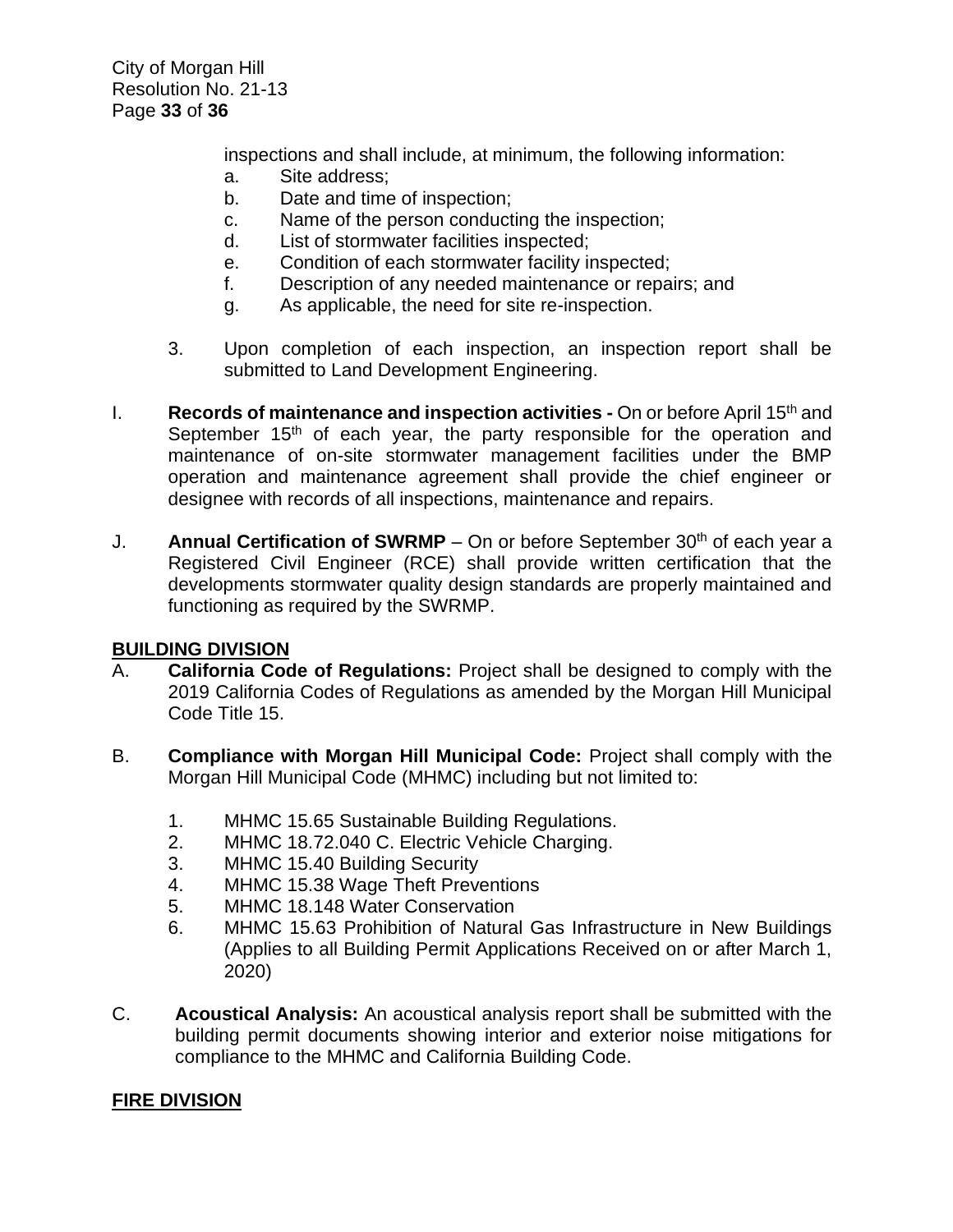City of Morgan Hill Resolution No. 21-13 Page **34** of **36**

- A. **Proposal limited to:** Review of this Development proposal is limited to acceptability of site access as they pertain to fire department operations and shall not be construed as a substitute for formal plan review to determine compliance with adopted model codes. Prior to performing any work, the applicant shall make application to, and receive from, the Building Department all applicable construction permits.
- B. **Fire Apparatus (Engine) Access Roads Required:** Prior to the commencement of combustible construction, an access roadway with a paved all-weather surface and a minimum unobstructed width of 20 feet, vertical clearance of 13 feet, 6 inches shall be provided, with minimum circulating turning radius of 36 feet outside and 23 feet inside, and a maximum slope of 15%, unless otherwise approved in writing by the Fire Marshal. Installations shall conform to the City of Morgan Hill Standard Details and Specifications 11-B. **(CFC Section 503 as amended by MHMC 15.44.120)**
- C. **Fire Hydrant Location Identifier:** Prior to project final inspection, the general contractor shall ensure that an approved ("Blue Dot") fire hydrant location identifier has been placed in the roadway, as directed by the fire department.
- D. **Timing of Required Roadway Installations:** Prior to the commencement of combustible construction, the required roadway installations, up through first lift of asphalt, shall be in place, inspected, and accepted by the City of Morgan Hill unless otherwise approved in writing by the Fire Marshal. Bulk combustible construction materials shall not be delivered to the construction site until installations are completed as stated above. During construction, emergency access roads shall be maintained clear and unimpeded. Issuance of building permits may be withheld until installations are completed. **(CFC Chapter 14 as amended by MHMC)**
- E. **Timing of Required Water Supply Installations:** Prior to the commencement of combustible construction, the required Fire Hydrant and Water Supply installations shall be in place, inspected, tested, and accepted by the Fire Department and the City of Morgan Hill, unless otherwise approved in writing by the Fire Marshal. Bulk construction materials may not be delivered to the construction site until installations are completed as stated above. Clearance for building permits may be held until installations are completed. **(CFC Chapter 14 as amended by MHMC)**
- F. **Fire Lane Marking Required:** Provide marking for all roadways within the project. Markings shall be per fire department specifications. Installations shall also conform to Local Government Standards and the City of Morgan Hill Standard Details and Specifications 11-F. **(CFC Section 503)**
- G. **Automatic Fire Sprinkler System Required:** Buildings requiring automatic fire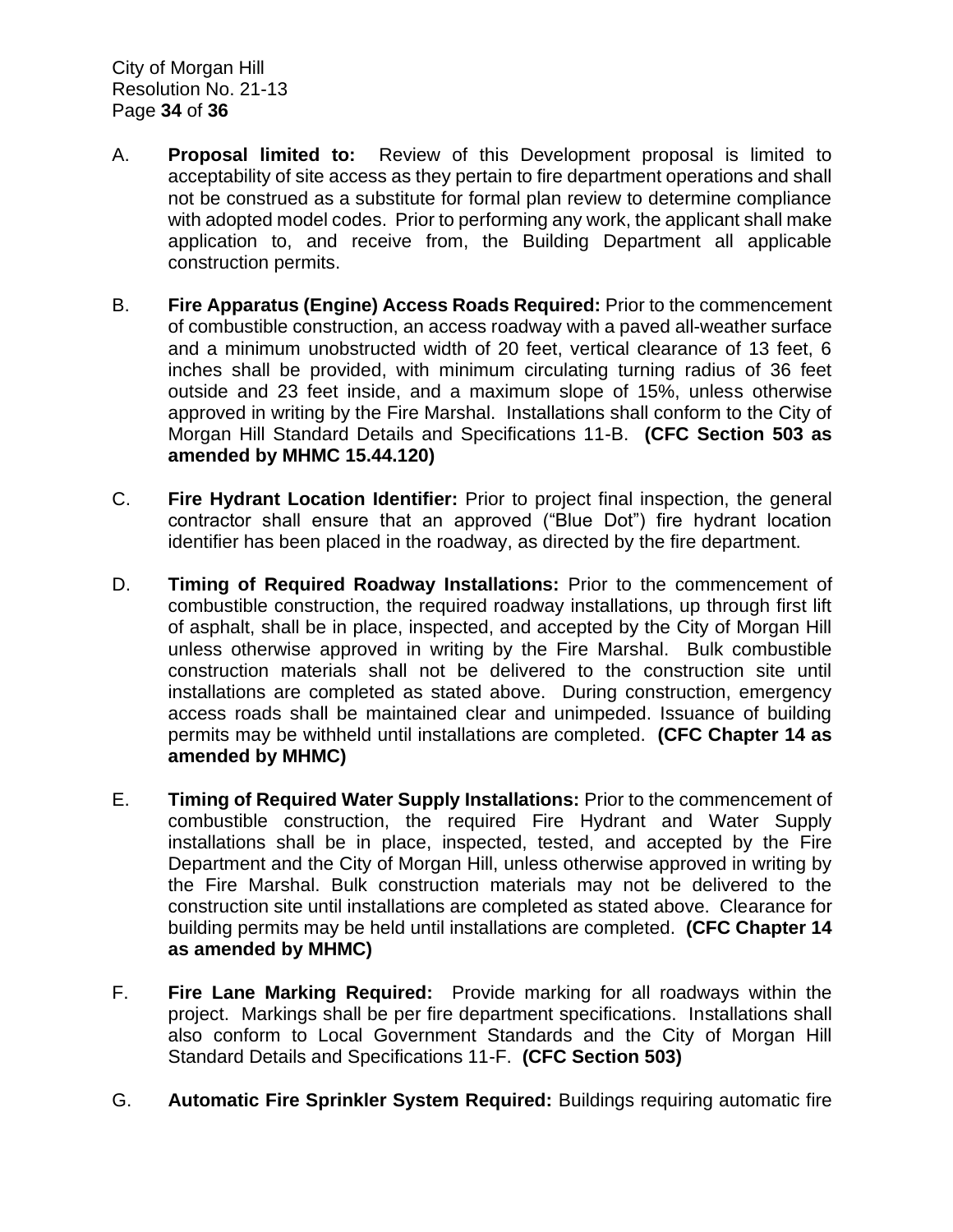sprinkler system shall be equipped throughout with an approved automatic fire sprinkler system. The fire sprinkler system shall be hydraulically designed per National Fire Protection Association (NFPA) Standard #13. **(CFC Chapter 9 as amended by MHMC 15.44.140)**

- H. **Required Access to Buildings.** Portions of the structure(s) are greater than 150 feet of travel distance along an accessible travel path from an approved fire apparatus access roadway or driveway. Provide an approved fire apparatus roadway/driveway with an approved turn-around OR provide an approved type residential fire sprinkler system throughout all portions of the building. **(CFC section 503 as amended by MHMC 15.44.120)**
- I. **Private on-site Fire Service Mains and Hydrants:** Installations shall conform to National Fire Protection Association Standard #24, and the City of Morgan Hill Standard Details and Specifications. Provide plan submittal to the City of Morgan Hill for review and approval prior to installation.
- J. **Aerial Fire Apparatus Access Roads:** Buildings or portions of buildings or facilities exceeding 30 feet (9144 mm) in height above the lowest level of fire department vehicle access shall be provided with approved fire apparatus access roads capable of accommodating fire department aerial apparatus. Overhead utility and power lines shall not be located within the aerial fire apparatus access roadway.
	- 1. Width: Fire apparatus access roads shall have a minimum unobstructed width of 25 feet (7925) in the immediate vicinity of any building or portion of building more than 30 feet (9144 mm) in height.
	- 2. Proximity to building: At least one of the required access routes meeting this condition shall be located within a minimum of 15 feet (4572) and a maximum of 30 feet (9144mm) from the building and shall be positioned parallel to one entire side of the building, as approved by the fire code official.
- K. **Parking Along Roadways:** The required width of fire access roadways shall not be obstructed in any manner. Parking shall not be allowed along roadways less than 28 feet in width. Parking will be allowed along one side of the street for roadways 28-35 feet in width. For roadways equal to or greater than 36 feet, parking will be allowed on both sides of the roadway. Roadway widths shall be measured face to face of curb. Parking spaces are based on an 8-foot-wide space. **(CFC Section 503)**
- L. **Requirements for Secondary Access Roads (Shall be completed prior to exceeding 101 units)**
	- 1. Separation of access roads. Where two access roads are required, they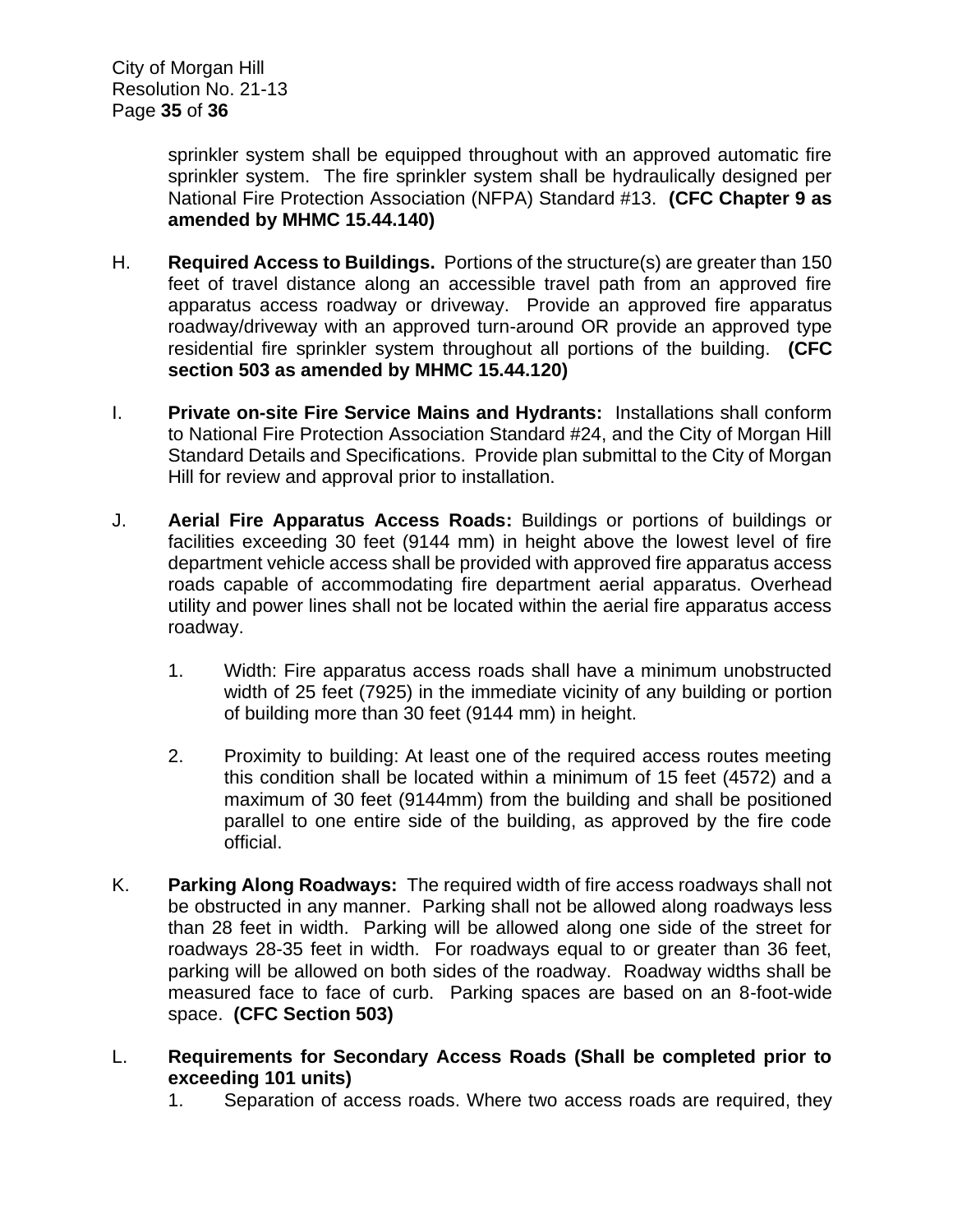shall be placed a distance apart equal to not less than one half of the length of the maximum overall diagonal dimension of the property or area to be served, measured in a straight line between accesses (from centerline to centerline).

- 2. Connection to other roads: Where a secondary access roadway connects to a public or private street there shall be either; no curb, a rolled curb or a driveway cut as approved by the fire code official.
- 3. Easements: Only lands owned or in control of the property owner, held in common with adjacent properties or publicly owned may be used for secondary access. Secondary access roadways shall not be located in easements through private property unless specifically approved by the fire code official. When easements are required for secondary access roadways, they shall be recorded as Emergency Vehicle Ingress Egress Easements (E.V.I.E.E) granted to the Fire Department.

# **POLICE DEPARTMENT**

A. Safety and Security: The Police Department shall review and approve a safety and security plan for the facility including a security camera plan prior to the issuance of a building permit or site development permit, whichever one is issued first.

#### **HOUSING DIVISION**

A. Inclusionary Housing Agreement: The developer shall execute and record an Inclusionary Affordable Housing Agreement with the City prior to issuance of a building permit. (MHMC 14.04.050)